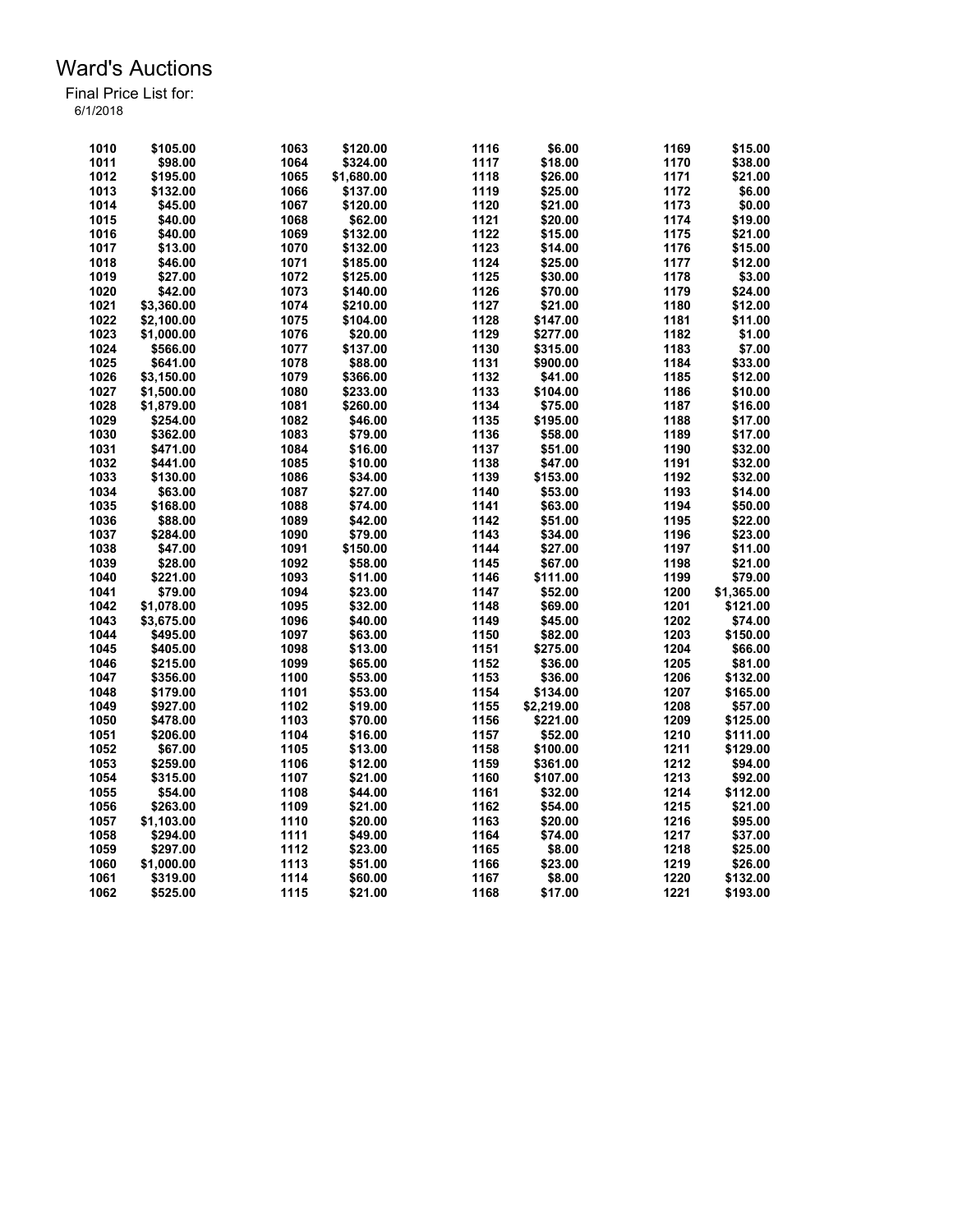| 1222 | \$31.00  | 1275 | \$48.00  | 1328 | \$17.00  | 1381 | \$350.00   |
|------|----------|------|----------|------|----------|------|------------|
|      |          |      |          |      |          |      |            |
| 1223 | \$14.00  | 1276 | \$34.00  | 1329 | \$16.00  | 1382 | \$163.00   |
| 1224 | \$24.00  | 1277 | \$150.00 | 1330 | \$21.00  | 1383 | \$67.00    |
| 1225 | \$50.00  | 1278 | \$893.00 | 1331 | \$15.00  | 1384 | \$12.00    |
| 1226 | \$125.00 | 1279 | \$158.00 | 1332 | \$25.00  | 1385 | \$37.00    |
| 1227 | \$37.00  | 1280 | \$443.00 | 1333 | \$19.00  | 1386 | \$17.00    |
| 1228 | \$79.00  | 1281 | \$134.00 | 1334 | \$18.00  | 1387 | \$23.00    |
| 1229 | \$23.00  | 1282 | \$69.00  | 1335 | \$19.00  | 1388 | \$33.00    |
| 1230 | \$26.00  | 1283 | \$81.00  | 1336 | \$15.00  | 1389 | \$29.00    |
| 1231 | \$9.00   | 1284 | \$75.00  | 1337 | \$6.00   | 1390 | \$19.00    |
| 1232 | \$12.00  | 1285 | \$67.00  | 1338 | \$4.00   | 1391 | \$20.00    |
| 1233 | \$48.00  | 1286 | \$415.00 | 1339 | \$13.00  | 1392 | \$38.00    |
| 1234 | \$54.00  | 1287 | \$206.00 | 1340 | \$12.00  | 1393 | \$24.00    |
| 1235 | \$20.00  | 1288 | \$29.00  | 1341 | \$16.00  | 1394 | \$40.00    |
| 1236 | \$23.00  | 1289 | \$30.00  | 1342 | \$27.00  | 1395 | \$32.00    |
| 1237 | \$8.00   | 1290 | \$57.00  | 1343 | \$12.00  | 1396 | \$21.00    |
| 1238 | \$8.00   | 1291 | \$447.00 | 1344 | \$21.00  | 1397 | \$24.00    |
| 1239 | \$12.00  | 1292 | \$42.00  | 1345 | \$18.00  | 1398 | \$37.00    |
| 1240 | \$14.00  | 1293 | \$52.00  | 1346 | \$16.00  | 1399 | \$17.00    |
| 1241 | \$10.00  | 1294 | \$100.00 | 1347 | \$36.00  | 1400 | \$8.00     |
|      |          |      |          |      |          |      |            |
| 1242 | \$16.00  | 1295 | \$29.00  | 1348 | \$12.00  | 1401 | \$28.00    |
| 1243 | \$60.00  | 1296 | \$58.00  | 1349 | \$4.00   | 1402 | \$7.00     |
| 1244 | \$18.00  | 1297 | \$121.00 | 1350 | \$12.00  | 1403 | \$3.00     |
| 1245 | \$25.00  | 1298 | \$13.00  | 1351 | \$12.00  | 1404 | \$10.00    |
| 1246 | \$5.00   | 1299 | \$48.00  | 1352 | \$69.00  | 1405 | \$13.00    |
| 1247 | \$11.00  | 1300 | \$137.00 | 1353 | \$4.00   | 1406 | \$23.00    |
| 1248 | \$33.00  | 1301 | \$95.00  | 1354 | \$0.00   | 1407 | \$13.00    |
| 1249 | \$9.00   | 1302 | \$30.00  | 1355 | \$165.00 | 1408 | \$14.00    |
| 1250 | \$18.00  | 1303 | \$66.00  | 1356 | \$449.00 | 1409 | \$5.00     |
| 1251 | \$19.00  | 1304 | \$5.00   | 1357 | \$370.00 | 1410 | \$3.00     |
| 1252 | \$21.00  | 1305 | \$4.00   | 1358 | \$280.00 | 1411 | \$3.00     |
| 1253 | \$17.00  | 1306 | \$59.00  | 1359 | \$62.00  | 1412 | \$13.00    |
| 1254 | \$9.00   | 1307 | \$59.00  | 1360 | \$103.00 | 1413 | \$0.00     |
| 1255 | \$9.00   | 1308 | \$54.00  | 1361 | \$176.00 | 1414 | \$3.00     |
| 1256 | \$18.00  | 1309 | \$107.00 | 1362 | \$32.00  | 1415 | \$3.00     |
| 1257 | \$9.00   | 1310 | \$37.00  | 1363 | \$0.00   | 1416 | \$0.00     |
| 1258 | \$15.00  | 1311 | \$48.00  | 1364 | \$34.00  | 1417 | \$3.00     |
| 1259 | \$16.00  | 1312 | \$24.00  | 1365 | \$19.00  | 1418 | \$7.00     |
| 1260 | \$10.00  | 1313 | \$11.00  | 1366 | \$16.00  | 1419 | \$21.00    |
| 1261 | \$33.00  | 1314 | \$21.00  | 1367 | \$13.00  | 1420 | \$32.00    |
| 1262 | \$23.00  | 1315 | \$24.00  | 1368 | \$42.00  | 1421 | \$105.00   |
| 1263 | \$37.00  | 1316 | \$12.00  | 1369 | \$42.00  | 1422 | \$93.00    |
| 1264 | \$420.00 | 1317 | \$16.00  | 1370 | \$27.00  | 1423 | \$361.00   |
| 1265 | \$499.00 | 1318 | \$20.00  | 1371 | \$11.00  | 1424 | \$828.00   |
|      |          |      |          | 1372 |          | 1425 |            |
| 1266 | \$375.00 | 1319 | \$23.00  |      | \$0.00   |      | \$93.00    |
| 1267 | \$81.00  | 1320 | \$35.00  | 1373 | \$27.00  | 1426 | \$350.00   |
| 1268 | \$95.00  | 1321 | \$18.00  | 1374 | \$39.00  | 1427 | \$95.00    |
| 1269 | \$65.00  | 1322 | \$34.00  | 1375 | \$7.00   | 1428 | \$116.00   |
| 1270 | \$32.00  | 1323 | \$35.00  | 1376 | \$32.00  | 1429 | \$1,142.00 |
| 1271 | \$69.00  | 1324 | \$10.00  | 1377 | \$38.00  | 1430 | \$637.00   |
| 1272 | \$163.00 | 1325 | \$1.00   | 1378 | \$11.00  | 1431 | \$176.00   |
| 1273 | \$132.00 | 1326 | \$16.00  | 1379 | \$24.00  | 1432 | \$147.00   |
| 1274 | \$501.00 | 1327 | \$9.00   | 1380 | \$77.00  | 1433 | \$79.00    |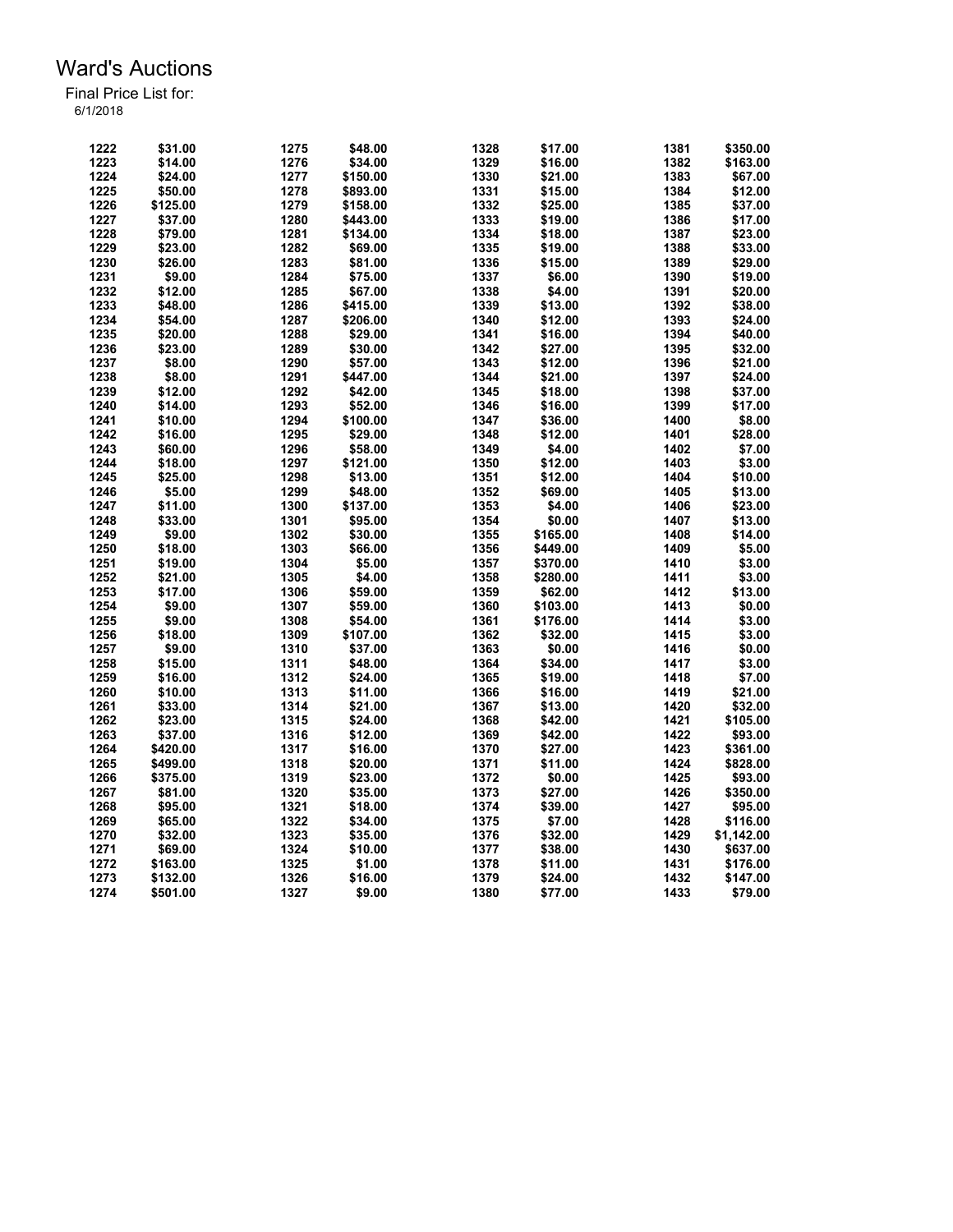| 1434 | \$95.00 | 1487 | \$23.00  | 1540 | \$33.00 | 1593 | \$15.00    |
|------|---------|------|----------|------|---------|------|------------|
| 1435 | \$35.00 | 1488 | \$23.00  | 1541 | \$10.00 | 1594 | \$25.00    |
| 1436 | \$15.00 | 1489 | \$11.00  | 1542 | \$13.00 | 1595 | \$10.00    |
| 1437 | \$48.00 | 1490 | \$4.00   | 1543 | \$0.00  | 1596 | \$0.00     |
| 1438 | \$9.00  | 1491 | \$24.00  | 1544 | \$13.00 | 1597 | \$27.00    |
| 1439 | \$48.00 | 1492 | \$46.00  | 1545 | \$11.00 | 1598 | \$27.00    |
| 1440 | \$65.00 | 1493 | \$16.00  | 1546 | \$58.00 | 1599 | \$2.00     |
| 1441 | \$32.00 | 1494 | \$35.00  | 1547 | \$9.00  | 1600 | \$158.00   |
| 1442 | \$5.00  | 1495 | \$17.00  | 1548 | \$10.00 | 1601 | \$44.00    |
| 1443 | \$16.00 | 1496 | \$0.00   | 1549 | \$20.00 | 1602 | \$35.00    |
| 1444 | \$30.00 | 1497 | \$10.00  | 1550 | \$9.00  | 1603 | \$237.00   |
| 1445 | \$21.00 | 1498 | \$29.00  | 1551 | \$26.00 | 1604 | \$97.00    |
| 1446 | \$25.00 | 1499 | \$5.00   | 1552 | \$22.00 | 2010 | \$2,286.00 |
| 1447 | \$27.00 | 1500 | \$15.00  | 1553 | \$16.00 | 2011 | \$441.00   |
| 1448 | \$16.00 | 1501 | \$40.00  | 1554 | \$15.00 | 2012 | \$118.00   |
| 1449 | \$12.00 | 1502 | \$13.00  | 1555 | \$10.00 | 2013 | \$348.00   |
| 1450 | \$44.00 | 1503 | \$25.00  | 1556 | \$10.00 | 2014 | \$37.00    |
|      |         |      |          |      |         |      |            |
| 1451 | \$41.00 | 1504 | \$17.00  | 1557 | \$8.00  | 2015 | \$288.00   |
| 1452 | \$35.00 | 1505 | \$21.00  | 1558 | \$0.00  | 2016 | \$105.00   |
| 1453 | \$18.00 | 1506 | \$9.00   | 1559 | \$0.00  | 2017 | \$704.00   |
| 1454 | \$42.00 | 1507 | \$13.00  | 1560 | \$8.00  | 2018 | \$473.00   |
| 1455 | \$21.00 | 1508 | \$13.00  | 1561 | \$10.00 | 2019 | \$237.00   |
| 1456 | \$33.00 | 1509 | \$75.00  | 1562 | \$10.00 | 2020 | \$62.00    |
| 1457 | \$35.00 | 1510 | \$26.00  | 1563 | \$20.00 | 2021 | \$103.00   |
| 1458 | \$16.00 | 1511 | \$63.00  | 1564 | \$10.00 | 2022 | \$147.00   |
| 1459 | \$15.00 | 1512 | \$39.00  | 1565 | \$10.00 | 2023 | \$132.00   |
| 1460 | \$15.00 | 1513 | \$132.00 | 1566 | \$11.00 | 2024 | \$226.00   |
| 1461 | \$15.00 | 1514 | \$53.00  | 1567 | \$25.00 | 2025 | \$32.00    |
| 1462 | \$23.00 | 1515 | \$49.00  | 1568 | \$25.00 | 2026 | \$75.00    |
| 1463 | \$40.00 | 1516 | \$16.00  | 1569 | \$12.00 | 2027 | \$95.00    |
| 1464 | \$21.00 | 1517 | \$10.00  | 1570 | \$24.00 | 2028 | \$48.00    |
| 1465 | \$40.00 | 1518 | \$25.00  | 1571 | \$21.00 | 2029 | \$132.00   |
| 1466 | \$37.00 | 1519 | \$25.00  | 1572 | \$8.00  | 2030 | \$105.00   |
| 1467 | \$44.00 | 1520 | \$155.00 | 1573 | \$7.00  | 2031 | \$50.00    |
| 1468 | \$90.00 | 1521 | \$33.00  | 1574 | \$12.00 | 2032 | \$84.00    |
| 1469 | \$35.00 | 1522 | \$134.00 | 1575 | \$5.00  | 2033 | \$60.00    |
| 1470 | \$31.00 | 1523 | \$20.00  | 1576 | \$14.00 | 2034 | \$53.00    |
| 1471 | \$42.00 | 1524 | \$0.00   | 1577 | \$17.00 | 2035 | \$53.00    |
| 1472 | \$75.00 | 1525 | \$10.00  | 1578 | \$16.00 | 2036 | \$32.00    |
| 1473 | \$10.00 | 1526 | \$8.00   | 1579 | \$24.00 | 2037 | \$79.00    |
| 1474 | \$42.00 | 1527 | \$35.00  | 1580 | \$5.00  | 2038 | \$123.00   |
| 1475 | \$25.00 | 1528 | \$23.00  | 1581 | \$5.00  | 2039 | \$116.00   |
| 1476 | \$26.00 | 1529 |          | 1582 | \$6.00  | 2040 |            |
|      |         |      | \$20.00  |      |         |      | \$59.00    |
| 1477 | \$46.00 | 1530 | \$20.00  | 1583 | \$12.00 | 2041 | \$105.00   |
| 1478 | \$4.00  | 1531 | \$21.00  | 1584 | \$37.00 | 2042 | \$132.00   |
| 1479 | \$40.00 | 1532 | \$17.00  | 1585 | \$5.00  | 2043 | \$115.00   |
| 1480 | \$25.00 | 1533 | \$26.00  | 1586 | \$19.00 | 2044 | \$92.00    |
| 1481 | \$18.00 | 1534 | \$10.00  | 1587 | \$13.00 | 2045 | \$93.00    |
| 1482 | \$35.00 | 1535 | \$11.00  | 1588 | \$8.00  | 2046 | \$94.00    |
| 1483 | \$10.00 | 1536 | \$18.00  | 1589 | \$58.00 | 2047 | \$89.00    |
| 1484 | \$8.00  | 1537 | \$23.00  | 1590 | \$15.00 | 2048 | \$53.00    |
| 1485 | \$12.00 | 1538 | \$19.00  | 1591 | \$13.00 | 2049 | \$604.00   |
| 1486 | \$14.00 | 1539 | \$36.00  | 1592 | \$5.00  | 2050 | \$101.00   |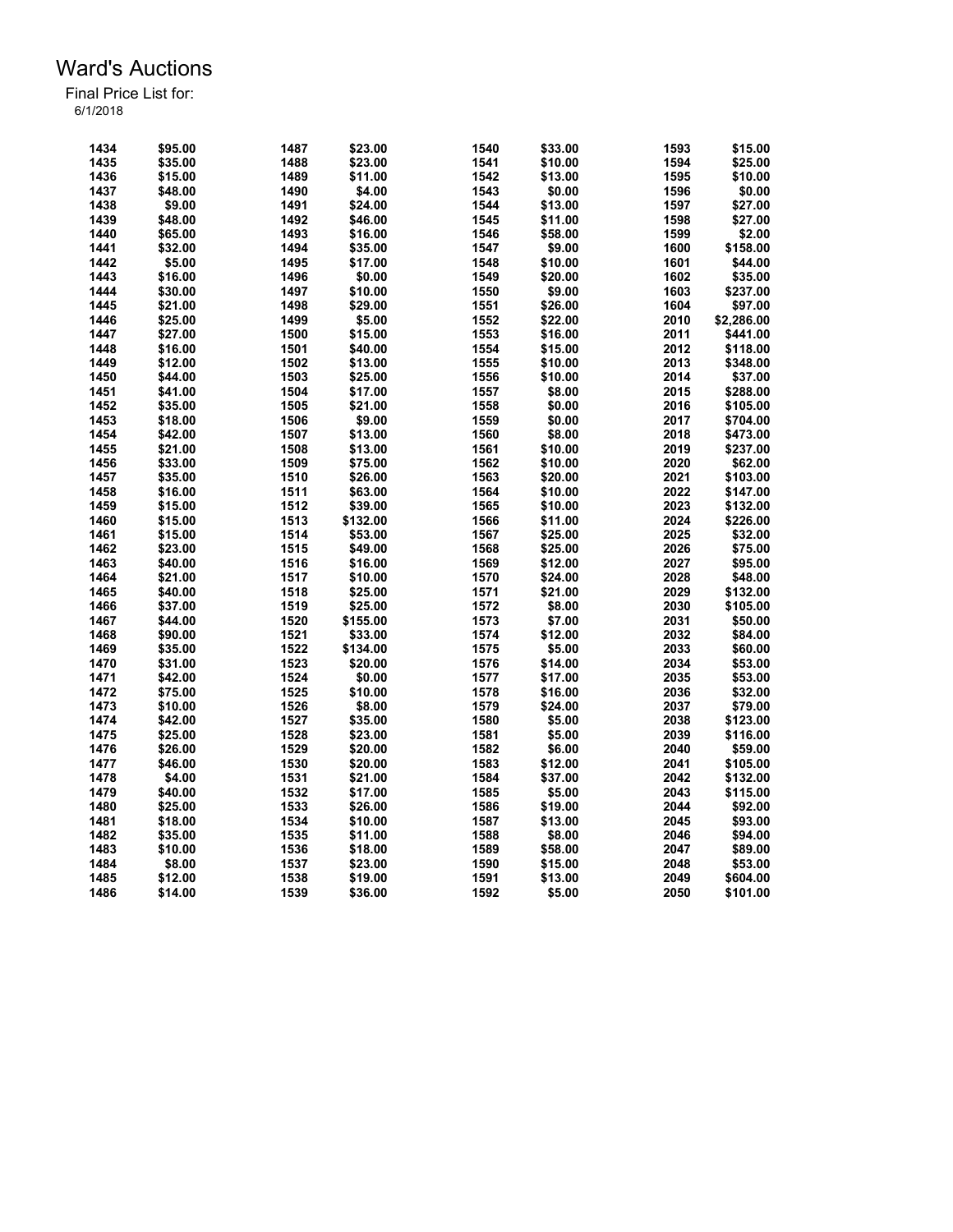| 2051 | \$300.00 | 2104 | \$17.00  | 2157 | \$19.00  | 2210 | \$18.00  |
|------|----------|------|----------|------|----------|------|----------|
| 2052 | \$81.00  | 2105 | \$11.00  | 2158 | \$25.00  | 2211 | \$21.00  |
| 2053 | \$93.00  | 2106 | \$11.00  | 2159 | \$5.00   | 2212 | \$63.00  |
| 2054 | \$90.00  | 2107 | \$23.00  | 2160 | \$10.00  | 2213 | \$12.00  |
| 2055 | \$212.00 | 2108 | \$39.00  | 2161 | \$501.00 | 2214 | \$11.00  |
| 2056 | \$72.00  | 2109 | \$41.00  | 2162 | \$53.00  | 2215 | \$32.00  |
| 2057 | \$79.00  | 2110 | \$16.00  | 2163 | \$20.00  | 2216 | \$11.00  |
| 2058 | \$306.00 | 2111 | \$59.00  | 2164 | \$285.00 | 2217 | \$9.00   |
| 2059 | \$35.00  | 2112 | \$70.00  | 2165 | \$95.00  | 2218 | \$11.00  |
| 2060 | \$50.00  | 2113 | \$105.00 | 2166 | \$25.00  | 2219 | \$12.00  |
| 2061 | \$0.00   | 2114 | \$7.00   | 2167 | \$81.00  | 2220 | \$11.00  |
| 2062 | \$23.00  | 2115 | \$21.00  | 2168 | \$81.00  | 2221 | \$8.00   |
| 2063 | \$72.00  | 2116 | \$12.00  | 2169 | \$226.00 | 2222 | \$25.00  |
| 2064 | \$126.00 | 2117 | \$28.00  | 2170 | \$409.00 | 2223 | \$26.00  |
| 2065 | \$33.00  | 2118 | \$60.00  | 2171 | \$73.00  | 2224 | \$33.00  |
| 2066 | \$14.00  | 2119 | \$42.00  | 2172 | \$69.00  | 2225 | \$46.00  |
| 2067 | \$40.00  | 2120 | \$143.00 | 2173 | \$23.00  | 2226 | \$132.00 |
| 2068 | \$45.00  | 2121 | \$13.00  | 2174 | \$63.00  | 2227 | \$39.00  |
| 2069 | \$42.00  | 2122 | \$11.00  | 2175 | \$27.00  | 2228 | \$47.00  |
| 2070 | \$26.00  | 2123 | \$16.00  | 2176 | \$250.00 | 2229 | \$25.00  |
| 2071 | \$292.00 | 2124 | \$97.00  | 2177 | \$50.00  | 2230 | \$71.00  |
| 2072 | \$16.00  | 2125 | \$21.00  | 2178 | \$32.00  | 2231 | \$18.00  |
| 2073 | \$11.00  | 2126 | \$27.00  | 2179 | \$60.00  | 2232 | \$55.00  |
| 2074 | \$38.00  | 2127 | \$342.00 | 2180 | \$44.00  | 2233 | \$71.00  |
| 2075 | \$27.00  | 2128 | \$27.00  | 2181 | \$44.00  | 2234 | \$14.00  |
| 2076 | \$41.00  | 2129 | \$19.00  | 2182 | \$30.00  | 2235 | \$17.00  |
|      |          |      |          |      |          |      |          |
| 2077 | \$22.00  | 2130 | \$58.00  | 2183 | \$8.00   | 2236 | \$20.00  |
| 2078 | \$26.00  | 2131 | \$15.00  | 2184 | \$18.00  | 2237 | \$21.00  |
| 2079 | \$20.00  | 2132 | \$5.00   | 2185 | \$35.00  | 2238 | \$20.00  |
| 2080 | \$29.00  | 2133 | \$23.00  | 2186 | \$37.00  | 2239 | \$7.00   |
| 2081 | \$79.00  | 2134 | \$15.00  | 2187 | \$11.00  | 2240 | \$26.00  |
| 2082 | \$25.00  | 2135 | \$12.00  | 2188 | \$16.00  | 2241 | \$19.00  |
| 2083 | \$24.00  | 2136 | \$46.00  | 2189 | \$13.00  | 2242 | \$14.00  |
| 2084 | \$29.00  | 2137 | \$20.00  | 2190 | \$75.00  | 2243 | \$42.00  |
| 2085 | \$18.00  | 2138 | \$5.00   | 2191 | \$12.00  | 2244 | \$45.00  |
| 2086 | \$18.00  | 2139 | \$10.00  | 2192 | \$23.00  | 2245 | \$234.00 |
| 2087 | \$31.00  | 2140 | \$27.00  | 2193 | \$19.00  | 2246 | \$7.00   |
| 2088 | \$25.00  | 2141 | \$5.00   | 2194 | \$37.00  | 2247 | \$12.00  |
| 2089 | \$45.00  | 2142 | \$21.00  | 2195 | \$10.00  | 2248 | \$12.00  |
| 2090 | \$44.00  | 2143 | \$11.00  | 2196 | \$18.00  | 2249 | \$24.00  |
| 2091 | \$12.00  | 2144 | \$8.00   | 2197 | \$30.00  | 2250 | \$26.00  |
| 2092 | \$10.00  | 2145 | \$7.00   | 2198 | \$37.00  | 2251 | \$35.00  |
| 2093 | \$35.00  | 2146 | \$4.00   | 2199 | \$23.00  | 2252 | \$140.00 |
| 2094 | \$17.00  | 2147 | \$5.00   | 2200 | \$15.00  | 2253 | \$25.00  |
| 2095 | \$25.00  | 2148 | \$36.00  | 2201 | \$94.00  | 2254 | \$37.00  |
| 2096 | \$30.00  | 2149 | \$37.00  | 2202 | \$14.00  | 2255 | \$184.00 |
| 2097 | \$18.00  | 2150 | \$12.00  | 2203 | \$30.00  | 2256 | \$134.00 |
| 2098 | \$17.00  | 2151 | \$4.00   | 2204 | \$11.00  | 2257 | \$39.00  |
| 2099 | \$27.00  | 2152 | \$6.00   | 2205 | \$36.00  | 2258 | \$81.00  |
| 2100 | \$16.00  | 2153 | \$15.00  | 2206 | \$9.00   | 2259 | \$21.00  |
| 2101 | \$20.00  | 2154 | \$18.00  | 2207 | \$23.00  | 2260 | \$39.00  |
| 2102 | \$11.00  | 2155 | \$4.00   | 2208 | \$9.00   | 2261 | \$105.00 |
| 2103 | \$18.00  | 2156 | \$5.00   | 2209 | \$9.00   | 2262 | \$53.00  |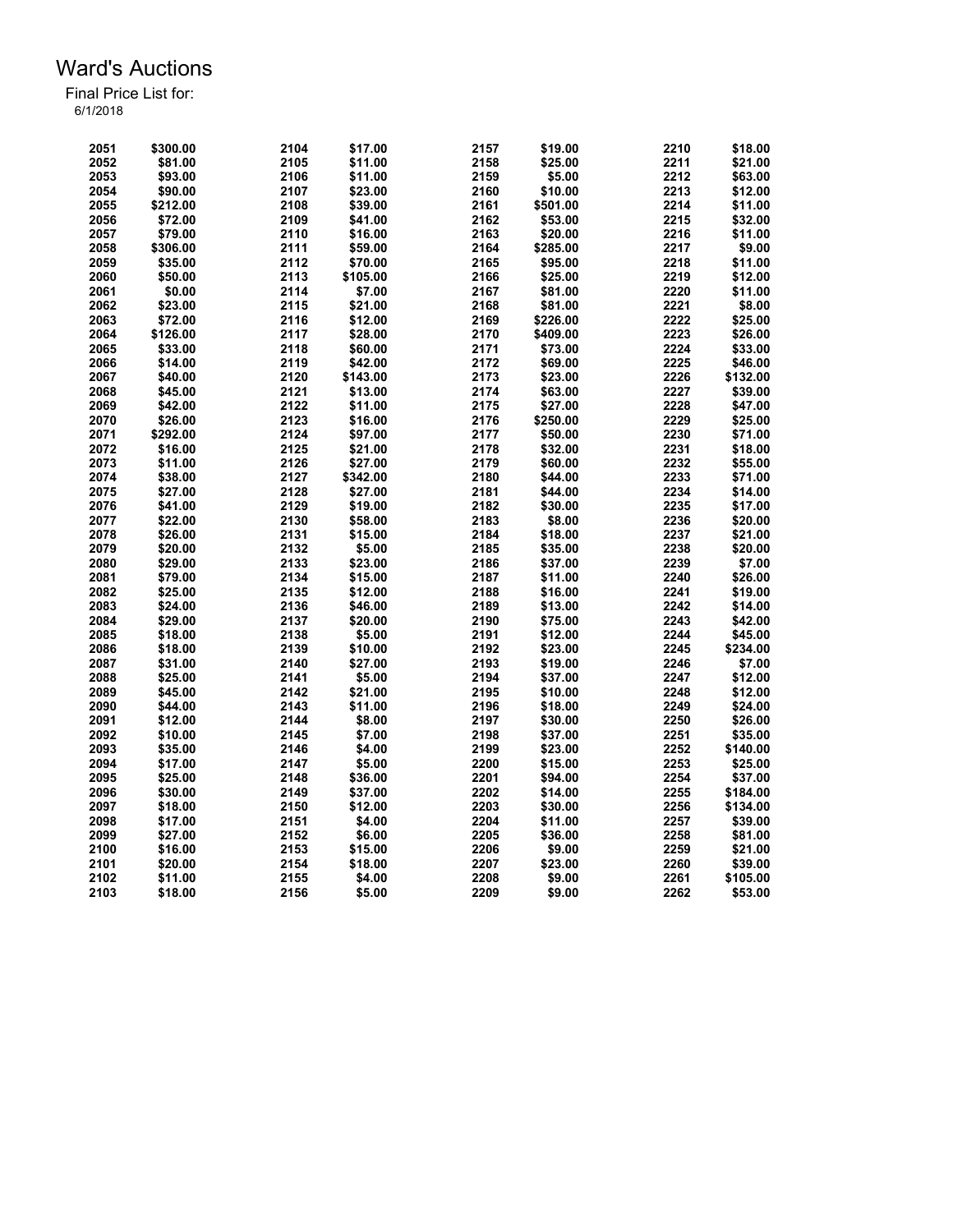| 2263 | \$45.00  | 2316 | \$146.00 | 2369 | \$15.00  | 2422 | \$3.00   |
|------|----------|------|----------|------|----------|------|----------|
| 2264 | \$115.00 | 2317 | \$71.00  | 2370 | \$7.00   | 2423 | \$44.00  |
| 2265 | \$126.00 | 2318 | \$32.00  | 2371 | \$11.00  | 2424 | \$125.00 |
| 2266 | \$17.00  | 2319 | \$32.00  | 2372 | \$12.00  | 2425 | \$11.00  |
| 2267 | \$27.00  | 2320 | \$24.00  | 2373 | \$11.00  | 2426 | \$6.00   |
| 2268 | \$42.00  | 2321 | \$13.00  | 2374 | \$23.00  | 2427 | \$6.00   |
| 2269 | \$21.00  | 2322 | \$23.00  | 2375 | \$23.00  | 2428 | \$9.00   |
| 2270 | \$43.00  | 2323 | \$77.00  | 2376 | \$26.00  | 2429 | \$15.00  |
| 2271 | \$28.00  | 2324 | \$23.00  | 2377 | \$33.00  | 2430 | \$27.00  |
| 2272 | \$33.00  | 2325 | \$59.00  | 2378 | \$47.00  | 2431 | \$7.00   |
| 2273 | \$24.00  | 2326 | \$32.00  | 2379 | \$8.00   | 2432 | \$27.00  |
| 2274 | \$24.00  | 2327 | \$30.00  | 2380 | \$6.00   | 2433 | \$27.00  |
| 2275 | \$23.00  | 2328 | \$16.00  | 2381 | \$0.00   | 2434 | \$39.00  |
| 2276 | \$41.00  | 2329 | \$7.00   | 2382 | \$6.00   | 2435 | \$26.00  |
| 2277 | \$24.00  | 2330 | \$9.00   | 2383 | \$74.00  | 2436 | \$17.00  |
| 2278 | \$96.00  | 2331 | \$4.00   | 2384 | \$132.00 | 2437 | \$22.00  |
| 2279 | \$16.00  | 2332 | \$10.00  | 2385 | \$167.00 | 2438 | \$33.00  |
| 2280 | \$24.00  | 2333 | \$10.00  | 2386 | \$42.00  | 2439 | \$11.00  |
| 2281 | \$20.00  | 2334 | \$17.00  | 2387 | \$40.00  | 2440 | \$10.00  |
| 2282 | \$8.00   | 2335 | \$23.00  | 2388 | \$134.00 | 2441 | \$32.00  |
| 2283 | \$30.00  | 2336 | \$23.00  | 2389 | \$48.00  | 2442 | \$27.00  |
| 2284 | \$65.00  | 2337 | \$5.00   | 2390 | \$29.00  | 2443 | \$11.00  |
| 2285 | \$32.00  | 2338 | \$3.00   | 2391 | \$32.00  | 2444 | \$12.00  |
|      |          |      |          |      |          |      |          |
| 2286 | \$19.00  | 2339 | \$6.00   | 2392 | \$10.00  | 2445 | \$53.00  |
| 2287 | \$41.00  | 2340 | \$16.00  | 2393 | \$10.00  | 2446 | \$87.00  |
| 2288 | \$84.00  | 2341 | \$11.00  | 2394 | \$13.00  | 2447 | \$41.00  |
| 2289 | \$80.00  | 2342 | \$5.00   | 2395 | \$21.00  | 2448 | \$24.00  |
| 2290 | \$80.00  | 2343 | \$5.00   | 2396 | \$11.00  | 2449 | \$46.00  |
| 2291 | \$84.00  | 2344 | \$9.00   | 2397 | \$16.00  | 2450 | \$9.00   |
| 2292 | \$36.00  | 2345 | \$20.00  | 2398 | \$16.00  | 2451 | \$12.00  |
| 2293 | \$12.00  | 2346 | \$7.00   | 2399 | \$18.00  | 2452 | \$11.00  |
| 2294 | \$16.00  | 2347 | \$6.00   | 2400 | \$23.00  | 2453 | \$8.00   |
| 2295 | \$15.00  | 2348 | \$6.00   | 2401 | \$13.00  | 2454 | \$9.00   |
| 2296 | \$17.00  | 2349 | \$7.00   | 2402 | \$19.00  | 2455 | \$11.00  |
| 2297 | \$24.00  | 2350 | \$5.00   | 2403 | \$25.00  | 2456 | \$32.00  |
| 2298 | \$27.00  | 2351 | \$17.00  | 2404 | \$35.00  | 2457 | \$13.00  |
| 2299 | \$15.00  | 2352 | \$32.00  | 2405 | \$19.00  | 2458 | \$32.00  |
| 2300 | \$40.00  | 2353 | \$14.00  | 2406 | \$42.00  | 2459 | \$12.00  |
| 2301 | \$20.00  | 2354 | \$6.00   | 2407 | \$8.00   | 2460 | \$17.00  |
| 2302 | \$19.00  | 2355 | \$8.00   | 2408 | \$13.00  | 2461 | \$11.00  |
| 2303 | \$38.00  | 2356 | \$13.00  | 2409 | \$19.00  | 2462 | \$5.00   |
| 2304 | \$33.00  | 2357 | \$11.00  | 2410 | \$12.00  | 2463 | \$38.00  |
| 2305 | \$39.00  | 2358 | \$12.00  | 2411 | \$8.00   | 2464 | \$9.00   |
| 2306 | \$39.00  | 2359 | \$16.00  | 2412 | \$21.00  | 2465 | \$15.00  |
| 2307 | \$41.00  | 2360 | \$9.00   | 2413 | \$16.00  | 2466 | \$10.00  |
| 2308 | \$29.00  | 2361 | \$16.00  | 2414 | \$4.00   | 2467 | \$11.00  |
| 2309 | \$0.00   | 2362 | \$27.00  | 2415 | \$3.00   | 2468 | \$6.00   |
| 2310 | \$7.00   | 2363 | \$11.00  | 2416 | \$4.00   | 2469 | \$12.00  |
| 2311 | \$11.00  | 2364 | \$23.00  | 2417 | \$4.00   | 2470 | \$21.00  |
| 2312 | \$9.00   | 2365 | \$9.00   | 2418 | \$10.00  | 2471 | \$8.00   |
| 2313 | \$21.00  | 2366 | \$21.00  | 2419 | \$14.00  | 2472 | \$5.00   |
| 2314 | \$5.00   | 2367 | \$13.00  | 2420 | \$4.00   | 2473 | \$25.00  |
| 2315 | \$20.00  | 2368 | \$17.00  | 2421 | \$4.00   | 2474 | \$7.00   |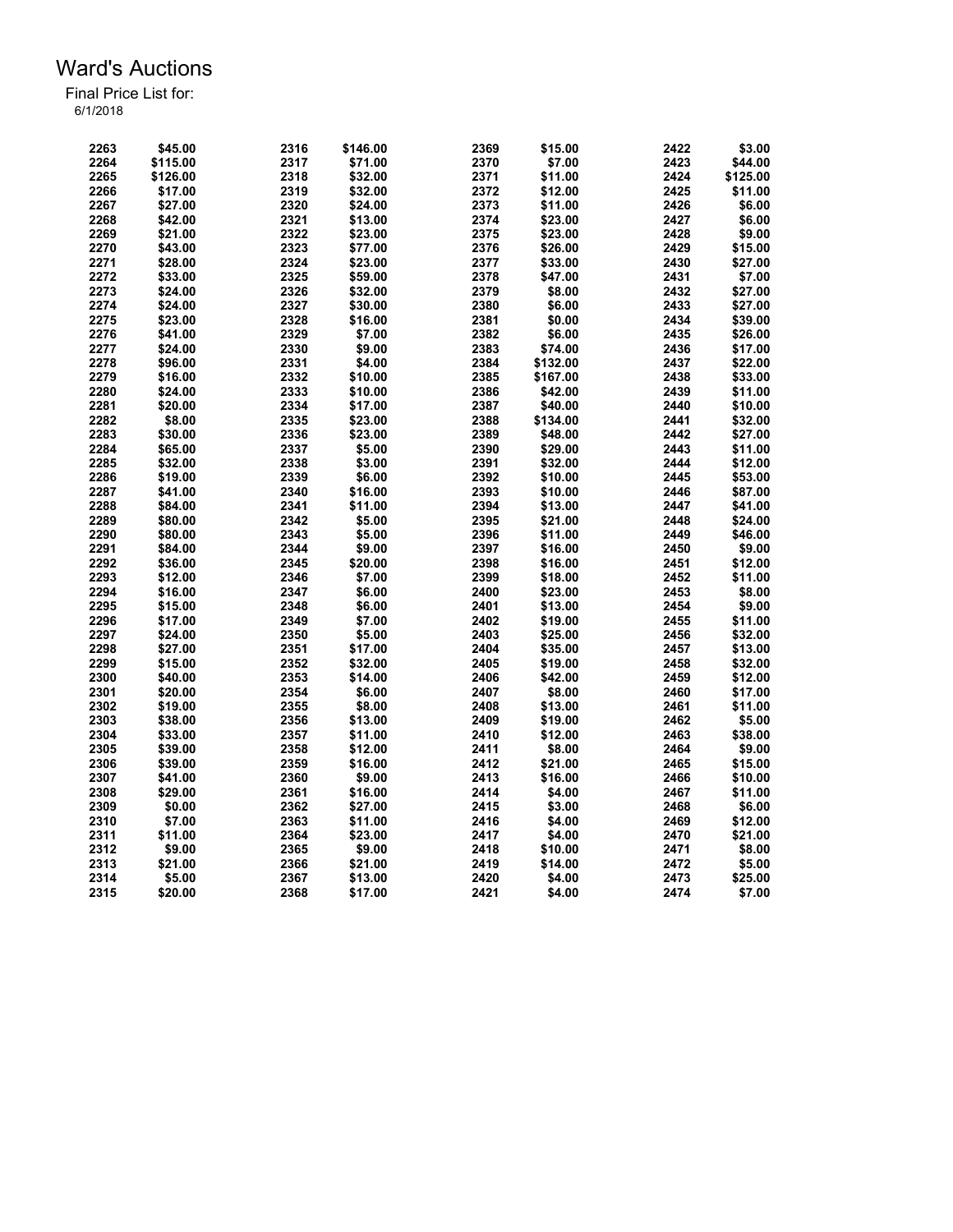| 2475 | \$8.00   | 2528 | \$352.00 | 2581 | \$195.00 | 3012 | \$19.00  |
|------|----------|------|----------|------|----------|------|----------|
| 2476 | \$9.00   | 2529 | \$69.00  | 2582 | \$28.00  | 3013 | \$132.00 |
| 2477 | \$5.00   | 2530 | \$158.00 | 2583 | \$53.00  | 3014 | \$27.00  |
| 2478 | \$6.00   | 2531 | \$105.00 | 2584 | \$55.00  | 3015 | \$58.00  |
| 2479 | \$8.00   | 2532 | \$58.00  | 2585 | \$42.00  | 3016 | \$210.00 |
| 2480 | \$9.00   | 2533 | \$50.00  | 2586 | \$58.00  | 3017 | \$24.00  |
| 2481 | \$6.00   | 2534 | \$45.00  | 2587 | \$80.00  | 3018 | \$525.00 |
| 2482 | \$50.00  | 2535 | \$42.00  | 2588 | \$100.00 | 3019 | \$45.00  |
| 2483 | \$9.00   | 2536 | \$45.00  | 2589 | \$79.00  | 3020 | \$50.00  |
| 2484 | \$12.00  | 2537 | \$83.00  | 2590 | \$75.00  | 3021 | \$263.00 |
| 2485 | \$42.00  | 2538 | \$40.00  | 2591 | \$53.00  | 3022 | \$342.00 |
|      |          |      |          |      |          |      |          |
| 2486 | \$33.00  | 2539 | \$37.00  | 2592 | \$16.00  | 3023 | \$81.00  |
| 2487 | \$7.00   | 2540 | \$35.00  | 2593 | \$15.00  | 3024 | \$79.00  |
| 2488 | \$40.00  | 2541 | \$37.00  | 2594 | \$53.00  | 3025 | \$11.00  |
| 2489 | \$13.00  | 2542 | \$116.00 | 2595 | \$25.00  | 3026 | \$144.00 |
| 2490 | \$12.00  | 2543 | \$100.00 | 2596 | \$32.00  | 3027 | \$53.00  |
| 2491 | \$17.00  | 2544 | \$105.00 | 2597 | \$29.00  | 3028 | \$9.00   |
| 2492 | \$14.00  | 2545 | \$121.00 | 2598 | \$50.00  | 3029 | \$890.00 |
| 2493 | \$15.00  | 2546 | \$115.00 | 2599 | \$53.00  | 3030 | \$195.00 |
| 2494 | \$16.00  | 2547 | \$45.00  | 2600 | \$20.00  | 3031 | \$116.00 |
| 2495 | \$25.00  | 2548 | \$95.00  | 2601 | \$212.00 | 3032 | \$166.00 |
| 2496 | \$19.00  | 2549 | \$45.00  | 2602 | \$39.00  | 3033 | \$237.00 |
| 2497 | \$17.00  | 2550 | \$74.00  | 2603 | \$40.00  | 3034 | \$93.00  |
| 2498 | \$13.00  | 2551 | \$32.00  | 2604 | \$16.00  | 3035 | \$79.00  |
| 2499 | \$14.00  | 2552 | \$27.00  | 2605 | \$53.00  | 3036 | \$165.00 |
| 2500 | \$30.00  | 2553 | \$90.00  | 2606 | \$55.00  | 3037 | \$50.00  |
| 2501 | \$9.00   | 2554 | \$46.00  | 2607 | \$56.00  | 3038 | \$31.00  |
| 2502 | \$5.00   | 2555 | \$37.00  | 2608 | \$94.00  | 3039 | \$186.00 |
| 2503 | \$12.00  | 2556 | \$32.00  | 2609 | \$184.00 | 3040 | \$124.00 |
| 2504 | \$18.00  | 2557 | \$37.00  | 2610 | \$100.00 | 3041 | \$263.00 |
| 2505 | \$37.00  | 2558 | \$32.00  | 2611 | \$49.00  | 3042 | \$100.00 |
| 2506 | \$27.00  | 2559 | \$134.00 | 2612 | \$27.00  | 3043 | \$263.00 |
| 2507 | \$14.00  | 2560 | \$16.00  | 2613 | \$25.00  | 3044 | \$47.00  |
| 2508 | \$27.00  | 2561 | \$77.00  | 2614 | \$28.00  | 3045 | \$128.00 |
| 2509 | \$475.00 | 2562 | \$755.00 | 2615 | \$0.00   | 3046 | \$150.00 |
| 2510 | \$250.00 | 2563 | \$273.00 | 2616 | \$24.00  | 3047 | \$10.00  |
| 2511 | \$390.00 | 2564 | \$160.00 | 2617 | \$88.00  | 3048 | \$60.00  |
| 2512 | \$75.00  | 2565 | \$153.00 | 2618 | \$88.00  | 3049 | \$155.00 |
| 2513 | \$500.00 | 2566 | \$150.00 | 2619 | \$42.00  | 3050 | \$202.00 |
| 2514 |          | 2567 |          | 2620 |          | 3051 |          |
|      | \$195.00 |      | \$237.00 |      | \$35.00  |      | \$125.00 |
| 2515 | \$44.00  | 2568 | \$267.00 | 2621 | \$69.00  | 3052 | \$315.00 |
| 2516 | \$48.00  | 2569 | \$152.00 | 2622 | \$116.00 | 3053 | \$302.00 |
| 2517 | \$84.00  | 2570 | \$45.00  | 2623 | \$58.00  | 3054 | \$79.00  |
| 2518 | \$65.00  | 2571 | \$81.00  | 2624 | \$145.00 | 3055 | \$44.00  |
| 2519 | \$70.00  | 2572 | \$79.00  | 2625 | \$27.00  | 3056 | \$35.00  |
| 2520 | \$76.00  | 2573 | \$42.00  | 2626 | \$33.00  | 3057 | \$37.00  |
| 2521 | \$70.00  | 2574 | \$80.00  | 2627 | \$26.00  | 3058 | \$54.00  |
| 2522 | \$69.00  | 2575 | \$150.00 | 2628 | \$63.00  | 3059 | \$300.00 |
| 2523 | \$483.00 | 2576 | \$42.00  | 2629 | \$55.00  | 3060 | \$41.00  |
| 2524 | \$310.00 | 2577 | \$39.00  | 2630 | \$42.00  | 3061 | \$31.00  |
| 2525 | \$160.00 | 2578 | \$32.00  | 2631 | \$30.00  | 3062 | \$221.00 |
| 2526 | \$142.00 | 2579 | \$37.00  | 3010 | \$239.00 | 3063 | \$55.00  |
| 2527 | \$210.00 | 2580 | \$59.00  | 3011 | \$53.00  | 3064 | \$10.00  |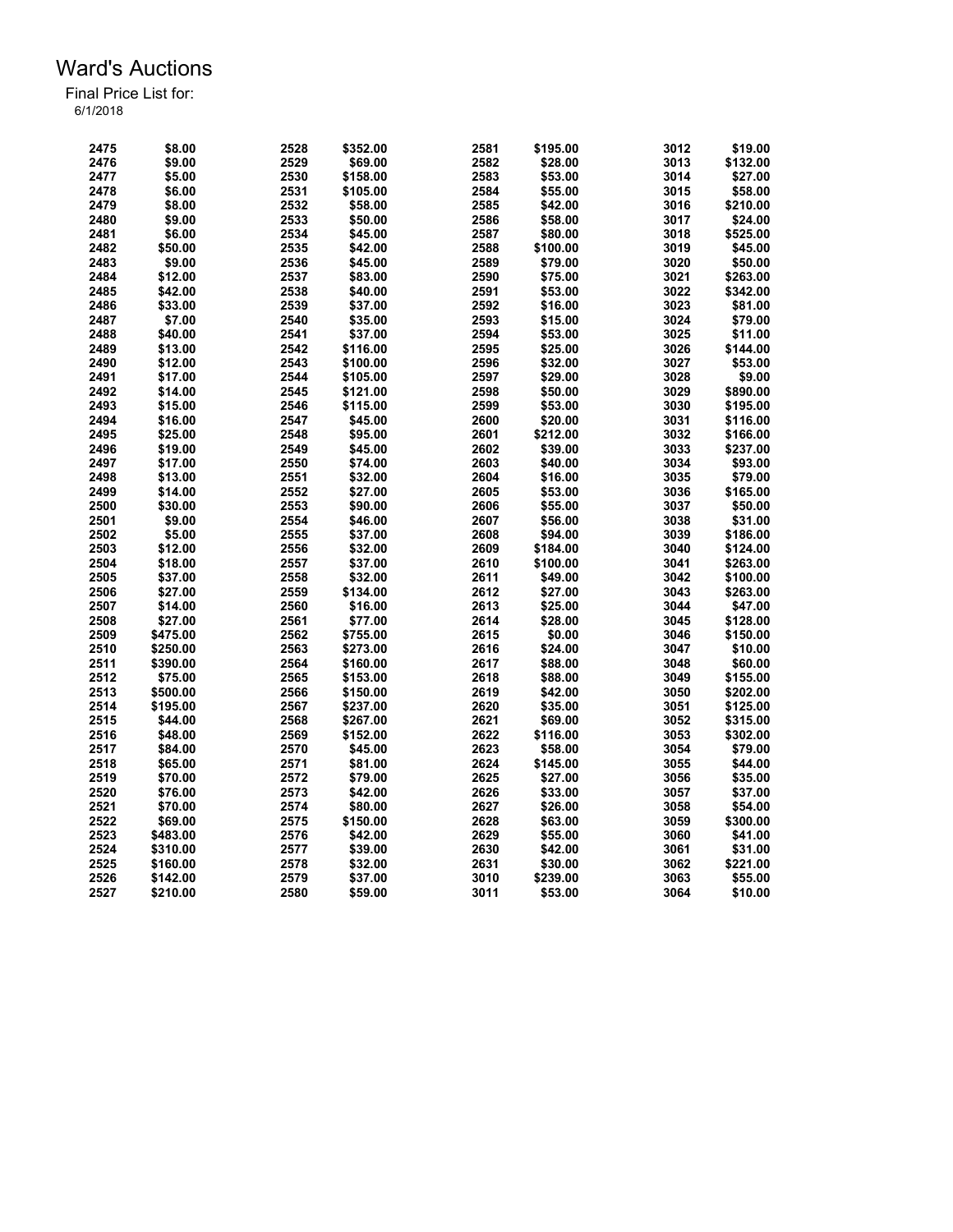| 3065 | \$84.00  | 3118 | \$48.00  | 3171 | \$26.00  | 3224 | \$19.00  |
|------|----------|------|----------|------|----------|------|----------|
| 3066 | \$92.00  | 3119 | \$49.00  | 3172 | \$21.00  | 3225 | \$19.00  |
| 3067 | \$132.00 | 3120 | \$58.00  | 3173 | \$13.00  | 3226 | \$20.00  |
| 3068 | \$72.00  | 3121 | \$69.00  | 3174 | \$24.00  | 3227 | \$38.00  |
| 3069 | \$306.00 | 3122 | \$74.00  | 3175 | \$26.00  | 3228 | \$24.00  |
| 3070 | \$65.00  | 3123 | \$65.00  | 3176 | \$9.00   | 3229 | \$29.00  |
| 3071 | \$122.00 | 3124 | \$31.00  | 3177 | \$14.00  | 3230 | \$29.00  |
| 3072 | \$100.00 | 3125 | \$47.00  | 3178 | \$70.00  | 3231 | \$19.00  |
| 3073 | \$70.00  | 3126 | \$91.00  | 3179 | \$41.00  | 3232 | \$37.00  |
| 3074 | \$42.00  | 3127 | \$80.00  | 3180 | \$24.00  | 3233 | \$15.00  |
| 3075 | \$81.00  | 3128 | \$67.00  | 3181 | \$46.00  | 3234 | \$16.00  |
| 3076 | \$142.00 | 3129 | \$98.00  | 3182 | \$19.00  | 3235 | \$27.00  |
| 3077 | \$45.00  | 3130 | \$55.00  | 3183 | \$47.00  | 3236 | \$21.00  |
| 3078 | \$53.00  | 3131 | \$24.00  | 3184 | \$17.00  | 3237 | \$17.00  |
| 3079 | \$374.00 | 3132 | \$32.00  | 3185 | \$38.00  | 3238 | \$95.00  |
| 3080 | \$139.00 | 3133 | \$20.00  | 3186 | \$42.00  | 3239 | \$100.00 |
| 3081 | \$100.00 | 3134 | \$24.00  | 3187 | \$47.00  | 3240 | \$50.00  |
| 3082 |          | 3135 |          |      |          | 3241 |          |
|      | \$132.00 |      | \$44.00  | 3188 | \$37.00  |      | \$44.00  |
| 3083 | \$24.00  | 3136 | \$16.00  | 3189 | \$54.00  | 3242 | \$56.00  |
| 3084 | \$17.00  | 3137 | \$80.00  | 3190 | \$52.00  | 3243 | \$56.00  |
| 3085 | \$111.00 | 3138 | \$29.00  | 3191 | \$121.00 | 3244 | \$269.00 |
| 3086 | \$81.00  | 3139 | \$19.00  | 3192 | \$47.00  | 3245 | \$89.00  |
| 3087 | \$32.00  | 3140 | \$23.00  | 3193 | \$262.00 | 3246 | \$40.00  |
| 3088 | \$100.00 | 3141 | \$48.00  | 3194 | \$86.00  | 3247 | \$7.00   |
| 3089 | \$150.00 | 3142 | \$21.00  | 3195 | \$30.00  | 3248 | \$40.00  |
| 3090 | \$31.00  | 3143 | \$7.00   | 3196 | \$69.00  | 3249 | \$11.00  |
| 3091 | \$52.00  | 3144 | \$45.00  | 3197 | \$105.00 | 3250 | \$111.00 |
| 3092 | \$70.00  | 3145 | \$28.00  | 3198 | \$31.00  | 3251 | \$55.00  |
| 3093 | \$72.00  | 3146 | \$53.00  | 3199 | \$45.00  | 3252 | \$76.00  |
| 3094 | \$86.00  | 3147 | \$29.00  | 3200 | \$74.00  | 3253 | \$25.00  |
| 3095 | \$473.00 | 3148 | \$153.00 | 3201 | \$65.00  | 3254 | \$101.00 |
| 3096 | \$80.00  | 3149 | \$51.00  | 3202 | \$28.00  | 3255 | \$40.00  |
| 3097 | \$10.00  | 3150 | \$55.00  | 3203 | \$158.00 | 3256 | \$50.00  |
| 3098 | \$16.00  | 3151 | \$56.00  | 3204 | \$70.00  | 3257 | \$24.00  |
| 3099 | \$21.00  | 3152 | \$161.00 | 3205 | \$79.00  | 3258 | \$38.00  |
| 3100 | \$23.00  | 3153 | \$52.00  | 3206 | \$52.00  | 3259 | \$34.00  |
| 3101 | \$24.00  | 3154 | \$58.00  | 3207 | \$25.00  | 3260 | \$24.00  |
| 3102 | \$21.00  | 3155 | \$58.00  | 3208 | \$81.00  | 3261 | \$30.00  |
| 3103 | \$18.00  | 3156 | \$84.00  | 3209 | \$16.00  | 3262 | \$36.00  |
| 3104 | \$27.00  | 3157 | \$50.00  | 3210 | \$25.00  | 3263 | \$14.00  |
| 3105 | \$12.00  | 3158 | \$42.00  | 3211 | \$27.00  | 3264 | \$32.00  |
| 3106 | \$83.00  | 3159 | \$54.00  | 3212 | \$53.00  | 3265 | \$32.00  |
| 3107 | \$47.00  | 3160 | \$51.00  | 3213 | \$279.00 | 3266 | \$11.00  |
| 3108 | \$163.00 | 3161 | \$54.00  | 3214 | \$76.00  | 3267 | \$15.00  |
| 3109 | \$116.00 | 3162 | \$94.00  | 3215 | \$39.00  | 3268 | \$34.00  |
| 3110 | \$51.00  | 3163 | \$160.00 | 3216 | \$116.00 | 3269 | \$124.00 |
| 3111 | \$105.00 | 3164 | \$39.00  | 3217 | \$31.00  | 3270 | \$116.00 |
| 3112 | \$47.00  | 3165 | \$79.00  | 3218 | \$30.00  | 3271 | \$35.00  |
| 3113 | \$126.00 | 3166 | \$69.00  | 3219 | \$41.00  | 3272 | \$161.00 |
| 3114 | \$105.00 | 3167 | \$54.00  | 3220 | \$24.00  | 3273 | \$86.00  |
| 3115 | \$111.00 | 3168 | \$68.00  | 3221 | \$12.00  | 3274 | \$70.00  |
| 3116 | \$89.00  | 3169 | \$9.00   | 3222 | \$13.00  | 3275 | \$231.00 |
| 3117 | \$48.00  | 3170 | \$26.00  | 3223 | \$12.00  | 3276 | \$93.00  |
|      |          |      |          |      |          |      |          |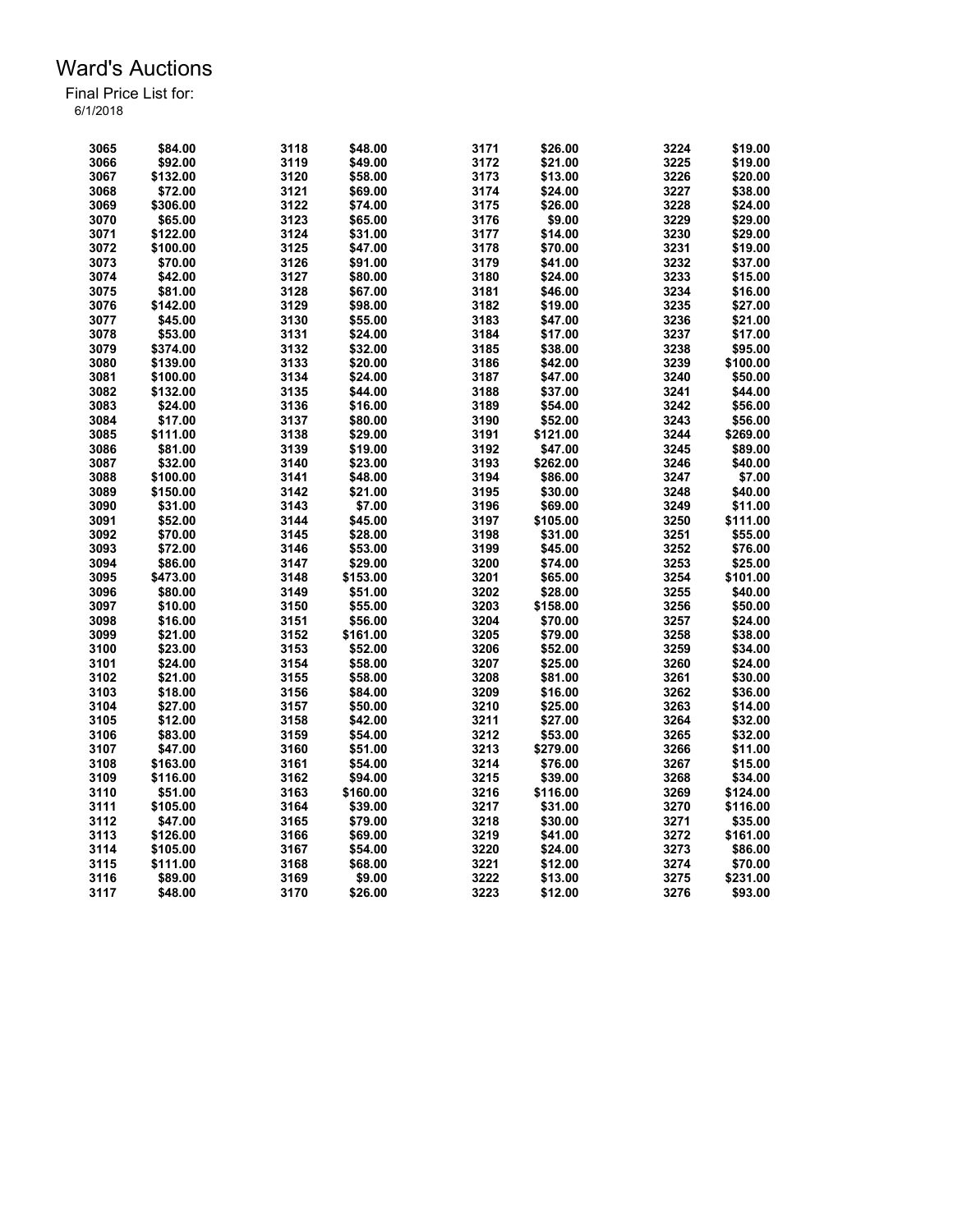| 3277 | \$336.00 | 3330 | \$80.00  | 3383 | \$12.00 | 3436 | \$45.00  |
|------|----------|------|----------|------|---------|------|----------|
| 3278 | \$47.00  | 3331 | \$10.00  | 3384 | \$32.00 | 3437 | \$69.00  |
| 3279 | \$41.00  | 3332 | \$326.00 | 3385 | \$19.00 | 3438 | \$10.00  |
| 3280 | \$125.00 | 3333 | \$11.00  | 3386 | \$58.00 | 3439 | \$16.00  |
| 3281 | \$133.00 | 3334 | \$97.00  | 3387 | \$63.00 | 3440 | \$26.00  |
| 3282 | \$41.00  | 3335 | \$21.00  | 3388 | \$63.00 | 3441 | \$14.00  |
| 3283 | \$164.00 | 3336 | \$27.00  | 3389 | \$28.00 | 3442 | \$18.00  |
| 3284 | \$27.00  | 3337 | \$35.00  | 3390 | \$33.00 | 3443 | \$53.00  |
| 3285 | \$47.00  | 3338 | \$31.00  | 3391 | \$6.00  | 3444 | \$50.00  |
| 3286 | \$26.00  | 3339 | \$43.00  | 3392 | \$50.00 | 3445 | \$37.00  |
| 3287 | \$84.00  | 3340 | \$147.00 | 3393 | \$23.00 | 3446 | \$40.00  |
| 3288 | \$90.00  | 3341 | \$12.00  | 3394 | \$28.00 | 3447 | \$23.00  |
| 3289 | \$58.00  | 3342 | \$12.00  | 3395 | \$21.00 | 3448 | \$0.00   |
| 3290 | \$212.00 | 3343 | \$90.00  | 3396 | \$35.00 | 3449 | \$1.00   |
| 3291 | \$29.00  | 3344 | \$26.00  | 3397 | \$9.00  | 3450 | \$53.00  |
| 3292 | \$11.00  | 3345 | \$33.00  | 3398 | \$21.00 | 3451 | \$21.00  |
| 3293 |          | 3346 | \$36.00  | 3399 | \$37.00 | 3452 | \$13.00  |
|      | \$25.00  |      |          |      |         |      |          |
| 3294 | \$13.00  | 3347 | \$9.00   | 3400 | \$9.00  | 3453 | \$21.00  |
| 3295 | \$9.00   | 3348 | \$210.00 | 3401 | \$24.00 | 3454 | \$18.00  |
| 3296 | \$9.00   | 3349 | \$80.00  | 3402 | \$47.00 | 3455 | \$18.00  |
| 3297 | \$30.00  | 3350 | \$91.00  | 3403 | \$2.00  | 3456 | \$53.00  |
| 3298 | \$44.00  | 3351 | \$19.00  | 3404 | \$16.00 | 3457 | \$18.00  |
| 3299 | \$42.00  | 3352 | \$40.00  | 3405 | \$30.00 | 3458 | \$17.00  |
| 3300 | \$21.00  | 3353 | \$32.00  | 3406 | \$11.00 | 3459 | \$21.00  |
| 3301 | \$32.00  | 3354 | \$105.00 | 3407 | \$16.00 | 3460 | \$42.00  |
| 3302 | \$48.00  | 3355 | \$28.00  | 3408 | \$13.00 | 3461 | \$27.00  |
| 3303 | \$16.00  | 3356 | \$55.00  | 3409 | \$10.00 | 3462 | \$36.00  |
| 3304 | \$32.00  | 3357 | \$7.00   | 3410 | \$16.00 | 3463 | \$18.00  |
| 3305 | \$30.00  | 3358 | \$34.00  | 3411 | \$40.00 | 3464 | \$9.00   |
| 3306 | \$24.00  | 3359 | \$10.00  | 3412 | \$47.00 | 3465 | \$8.00   |
| 3307 | \$39.00  | 3360 | \$9.00   | 3413 | \$27.00 | 3466 | \$7.00   |
| 3308 | \$25.00  | 3361 | \$13.00  | 3414 | \$10.00 | 3467 | \$59.00  |
| 3309 | \$84.00  | 3362 | \$25.00  | 3415 | \$10.00 | 3468 | \$15.00  |
| 3310 | \$311.00 | 3363 | \$41.00  | 3416 | \$73.00 | 3469 | \$23.00  |
| 3311 | \$70.00  | 3364 | \$137.00 | 3417 | \$24.00 | 3470 | \$13.00  |
| 3312 | \$51.00  | 3365 | \$18.00  | 3418 | \$23.00 | 3471 | \$23.00  |
| 3313 | \$235.00 | 3366 | \$7.00   | 3419 | \$26.00 | 3472 | \$16.00  |
| 3314 | \$48.00  | 3367 | \$35.00  | 3420 | \$40.00 | 3473 | \$5.00   |
| 3315 | \$39.00  | 3368 | \$60.00  | 3421 | \$28.00 | 3474 | \$38.00  |
| 3316 | \$23.00  | 3369 | \$25.00  | 3422 | \$9.00  | 3475 | \$79.00  |
| 3317 | \$25.00  | 3370 | \$18.00  | 3423 | \$19.00 | 3476 | \$111.00 |
| 3318 | \$33.00  | 3371 | \$12.00  | 3424 | \$25.00 | 3477 | \$35.00  |
| 3319 | \$25.00  | 3372 | \$35.00  | 3425 | \$42.00 | 3478 | \$41.00  |
| 3320 | \$49.00  | 3373 | \$53.00  | 3426 | \$39.00 | 3479 | \$26.00  |
| 3321 | \$84.00  | 3374 | \$28.00  | 3427 | \$21.00 | 3480 | \$53.00  |
|      |          |      |          |      |         |      |          |
| 3322 | \$34.00  | 3375 | \$21.00  | 3428 | \$39.00 | 3481 | \$11.00  |
| 3323 | \$47.00  | 3376 | \$29.00  | 3429 | \$26.00 | 3482 | \$50.00  |
| 3324 | \$30.00  | 3377 | \$11.00  | 3430 | \$47.00 | 3483 | \$11.00  |
| 3325 | \$5.00   | 3378 | \$11.00  | 3431 | \$11.00 | 3484 | \$13.00  |
| 3326 | \$11.00  | 3379 | \$12.00  | 3432 | \$23.00 | 3485 | \$53.00  |
| 3327 | \$35.00  | 3380 | \$11.00  | 3433 | \$25.00 | 3486 | \$48.00  |
| 3328 | \$111.00 | 3381 | \$10.00  | 3434 | \$15.00 | 3487 | \$18.00  |
| 3329 | \$71.00  | 3382 | \$12.00  | 3435 | \$12.00 | 3488 | \$19.00  |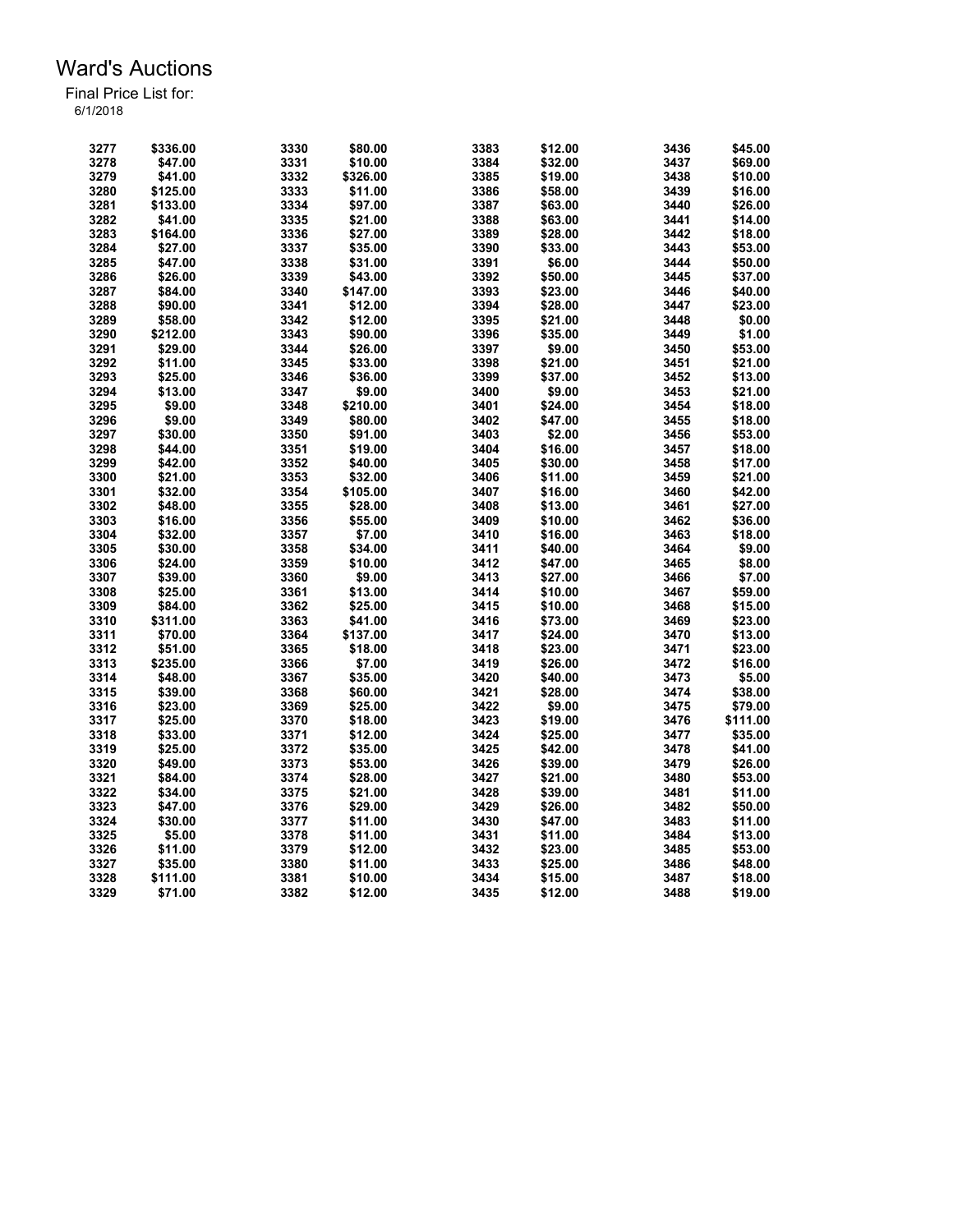| 3489 | \$76.00  | 3542 | \$48.00    | 4031 | \$1,191.00 | 4084 | \$250.00   |
|------|----------|------|------------|------|------------|------|------------|
| 3490 | \$51.00  | 3543 | \$15.00    | 4032 | \$672.00   | 4085 | \$315.00   |
| 3491 | \$58.00  | 3544 | \$3.00     | 4033 | \$0.00     | 4086 | \$1,155.00 |
|      |          |      |            |      |            |      |            |
| 3492 | \$48.00  | 3545 | \$3.00     | 4034 | \$420.00   | 4087 | \$1,774.00 |
| 3493 | \$20.00  | 3546 | \$4.00     | 4035 | \$6,750.00 | 4088 | \$237.00   |
| 3494 | \$84.00  | 3547 | \$7.00     | 4036 | \$491.00   | 4089 | \$591.00   |
| 3495 | \$40.00  | 3548 | \$4.00     | 4037 | \$315.00   | 4090 | \$1,523.00 |
| 3496 | \$23.00  | 3549 | \$3.00     | 4038 | \$515.00   | 4091 | \$9.261.00 |
| 3497 | \$27.00  | 3550 | \$135.00   | 4039 | \$2,044.00 | 4092 | \$1,000.00 |
| 3498 | \$33.00  | 3551 | \$49.00    | 4040 | \$200.00   | 4093 | \$1,600.00 |
| 3499 | \$53.00  | 3552 | \$14.00    | 4041 | \$4,830.00 | 4094 | \$2,625.00 |
| 3500 | \$17.00  | 3553 | \$5.00     | 4042 | \$4,250.00 | 4095 | \$1,904.00 |
| 3501 | \$56.00  | 3554 | \$6.00     | 4043 | \$1,700.00 | 4096 | \$291.00   |
| 3502 | \$36.00  | 3555 | \$13.00    | 4044 | \$2,296.00 | 4097 | \$384.00   |
| 3503 | \$35.00  | 3556 | \$24.00    | 4045 | \$1,318.00 | 4098 | \$285.00   |
| 3504 | \$55.00  | 3557 | \$41.00    | 4046 | \$420.00   | 4099 | \$1,759.00 |
| 3505 | \$420.00 | 3558 | \$31.00    | 4047 | \$7,743.00 | 4100 | \$3,500.00 |
| 3506 | \$24.00  | 3559 | \$12.00    | 4048 | \$5,014.00 | 4101 | \$2,117.00 |
| 3507 | \$46.00  | 3560 | \$89.00    | 4049 | \$3,143.00 | 4102 | \$1,285.00 |
| 3508 | \$17.00  | 3561 | \$102.00   | 4050 | \$1,159.00 | 4103 | \$658.00   |
| 3509 | \$7.00   | 3562 | \$105.00   | 4051 | \$1,175.00 | 4104 | \$914.00   |
| 3510 | \$3.00   | 3563 | \$10.00    | 4052 | \$609.00   | 4105 | \$1,400.00 |
| 3511 | \$3.00   | 3564 | \$16.00    | 4053 | \$524.00   | 4106 | \$607.00   |
| 3512 | \$4.00   | 3565 | \$3.00     | 4054 | \$730.00   | 4107 | \$420.00   |
| 3513 | \$105.00 | 3566 | \$28.00    | 4055 | \$3,200.00 | 4108 | \$499.00   |
| 3514 | \$5.00   | 3567 | \$13.00    | 4056 | \$1,000.00 | 4109 | \$630.00   |
|      |          |      |            | 4057 |            | 4110 |            |
| 3515 | \$6.00   | 3568 | \$69.00    |      | \$3,360.00 |      | \$746.00   |
| 3516 | \$3.00   | 3569 | \$6.00     | 4058 | \$300.00   | 4111 | \$210.00   |
| 3517 | \$3.00   | 3570 | \$5.00     | 4059 | \$473.00   | 4112 | \$158.00   |
| 3518 | \$6.00   | 3571 | \$52.00    | 4060 | \$1,940.00 | 4113 | \$555.00   |
| 3519 | \$69.00  | 3572 | \$5.00     | 4061 | \$1,175.00 | 4114 | \$279.00   |
| 3520 | \$10.00  | 3573 | \$6.00     | 4062 | \$552.00   | 4115 | \$303.00   |
| 3521 | \$17.00  | 4010 | \$840.00   | 4063 | \$945.00   | 4116 | \$321.00   |
| 3522 | \$14.00  | 4011 | \$2,893.00 | 4064 | \$2,343.00 | 4117 | \$436.00   |
| 3523 | \$21.00  | 4012 | \$7,350.00 | 4065 | \$339.00   | 4118 | \$321.00   |
| 3524 | \$21.00  | 4013 | \$4,950.00 | 4066 | \$1,155.00 | 4119 | \$288.00   |
| 3525 | \$13.00  | 4014 | \$750.00   | 4067 | \$1,470.00 | 4120 | \$363.00   |
| 3526 | \$8.00   | 4015 | \$794.00   | 4068 | \$420.00   | 4121 | \$273.00   |
| 3527 | \$8.00   | 4016 | \$1,995.00 | 4069 | \$250.00   | 4122 | \$133.00   |
| 3528 | \$32.00  | 4017 | \$3,500.00 | 4070 | \$893.00   | 4123 | \$117.00   |
| 3529 | \$3.00   | 4018 | \$2,720.00 | 4071 | \$420.00   | 4124 | \$79.00    |
| 3530 | \$12.00  | 4019 | \$2,285.00 | 4072 | \$1,300.00 | 4125 | \$37.00    |
| 3531 | \$9.00   | 4020 | \$3,152.00 | 4073 | \$400.00   | 4126 | \$42.00    |
| 3532 | \$3.00   | 4021 | \$1,497.00 | 4074 | \$473.00   | 4127 | \$1,470.00 |
| 3533 | \$5.00   | 4022 | \$7,093.00 | 4075 | \$402.00   | 4128 | \$630.00   |
| 3534 | \$9.00   | 4023 | \$308.00   | 4076 | \$3,239.00 | 4129 | \$735.00   |
| 3535 | \$12.00  | 4024 | \$473.00   | 4077 | \$947.00   | 4130 | \$711.00   |
| 3536 | \$4.00   | 4025 | \$709.00   | 4078 | \$2,371.00 | 4131 | \$33.00    |
| 3537 | \$6.00   | 4026 | \$815.00   | 4079 | \$2,255.00 | 4132 | \$58.00    |
| 3538 | \$18.00  | 4027 | \$330.00   | 4080 | \$851.00   | 4133 | \$69.00    |
| 3539 | \$9.00   | 4028 | \$1,061.00 | 4081 | \$1,575.00 | 4134 | \$33.00    |
| 3540 | \$3.00   | 4029 | \$1,470.00 | 4082 | \$600.00   | 4135 | \$221.00   |
|      |          |      |            |      |            |      |            |
| 3541 | \$14.00  | 4030 | \$1,313.00 | 4083 | \$368.00   | 4136 | \$14.00    |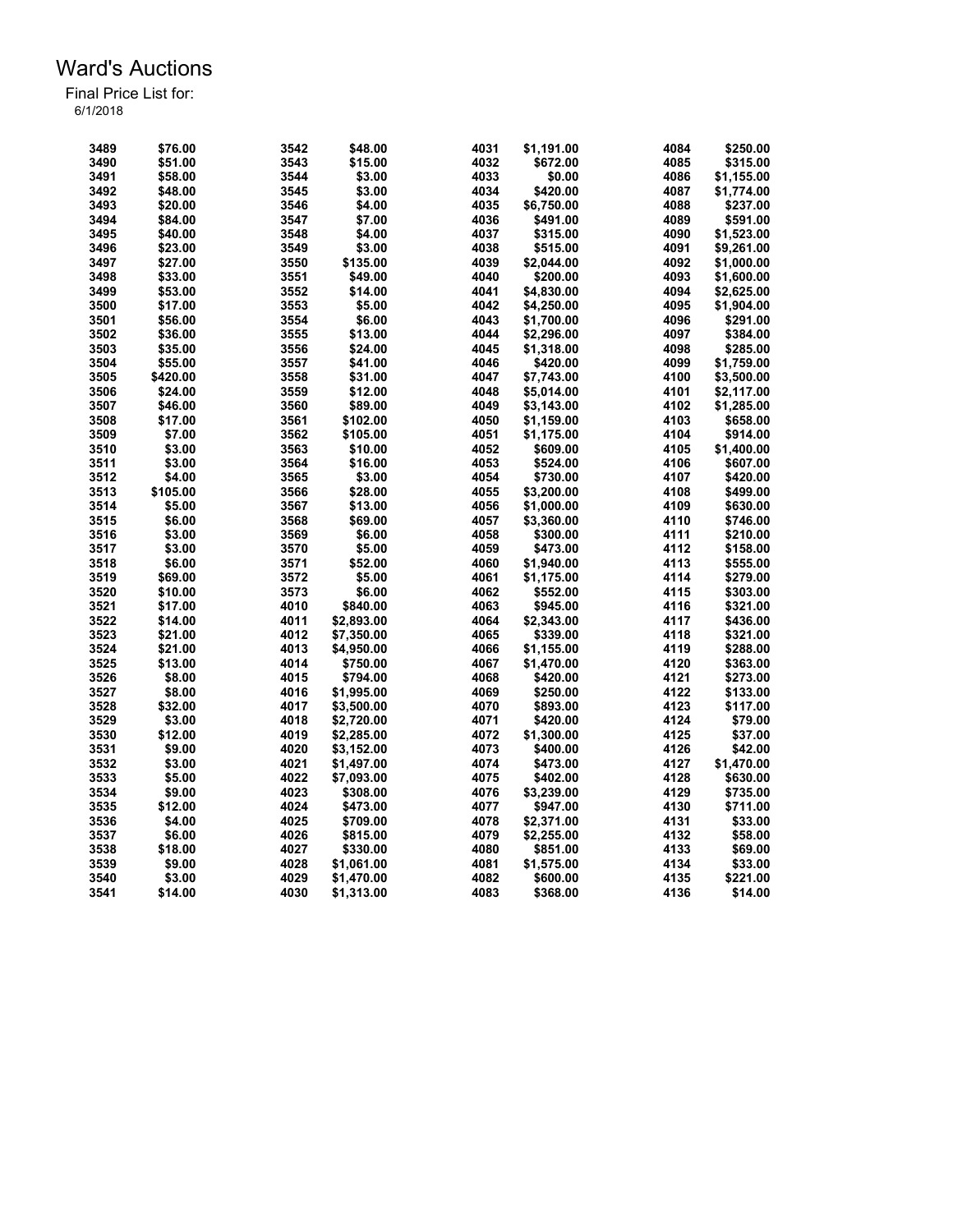| 4137 | \$41.00  | 4190 | \$10.00 | 4243 | \$9.00  | 4296 | \$6.00  |
|------|----------|------|---------|------|---------|------|---------|
| 4138 | \$125.00 | 4191 | \$12.00 | 4244 | \$12.00 | 4297 | \$13.00 |
| 4139 | \$27.00  | 4192 | \$4.00  | 4245 | \$13.00 | 4298 | \$4.00  |
| 4140 | \$8.00   | 4193 | \$9.00  | 4246 | \$6.00  | 4299 | \$7.00  |
| 4141 | \$37.00  | 4194 | \$17.00 | 4247 | \$7.00  | 4300 | \$10.00 |
| 4142 | \$189.00 | 4195 | \$11.00 | 4248 | \$13.00 | 4301 | \$9.00  |
| 4143 | \$27.00  | 4196 | \$16.00 | 4249 | \$4.00  | 4302 | \$16.00 |
| 4144 | \$105.00 | 4197 | \$21.00 | 4250 | \$27.00 | 4303 | \$13.00 |
| 4145 | \$105.00 | 4198 | \$5.00  | 4251 | \$15.00 | 4304 | \$2.00  |
| 4146 | \$75.00  | 4199 | \$16.00 | 4252 | \$7.00  | 4305 | \$2.00  |
| 4147 | \$36.00  | 4200 | \$7.00  | 4253 | \$9.00  | 4306 | \$5.00  |
| 4148 | \$48.00  | 4201 | \$0.00  | 4254 | \$7.00  | 4307 | \$1.00  |
| 4149 | \$53.00  | 4202 | \$4.00  | 4255 | \$7.00  | 4308 | \$5.00  |
| 4150 | \$16.00  | 4203 | \$0.00  | 4256 | \$4.00  | 4309 | \$6.00  |
| 4151 | \$55.00  | 4204 | \$11.00 | 4257 | \$7.00  | 4310 | \$2.00  |
| 4152 | \$21.00  | 4205 | \$6.00  | 4258 | \$5.00  | 4311 | \$9.00  |
| 4153 | \$10.00  | 4206 | \$12.00 | 4259 | \$3.00  | 4312 | \$15.00 |
| 4154 | \$15.00  | 4207 | \$11.00 | 4260 | \$20.00 | 4313 | \$27.00 |
| 4155 | \$0.00   | 4208 | \$4.00  | 4261 | \$20.00 | 4314 | \$2.00  |
| 4156 | \$35.00  | 4209 | \$0.00  | 4262 | \$6.00  | 4315 | \$2.00  |
|      |          | 4210 |         | 4263 |         | 4316 |         |
| 4157 | \$14.00  |      | \$4.00  | 4264 | \$8.00  |      | \$2.00  |
| 4158 | \$5.00   | 4211 | \$12.00 |      | \$7.00  | 4317 | \$10.00 |
| 4159 | \$0.00   | 4212 | \$19.00 | 4265 | \$5.00  | 4318 | \$24.00 |
| 4160 | \$37.00  | 4213 | \$19.00 | 4266 | \$9.00  | 4319 | \$6.00  |
| 4161 | \$53.00  | 4214 | \$19.00 | 4267 | \$9.00  | 4320 | \$6.00  |
| 4162 | \$171.00 | 4215 | \$4.00  | 4268 | \$17.00 | 4321 | \$29.00 |
| 4163 | \$21.00  | 4216 | \$33.00 | 4269 | \$4.00  | 4322 | \$12.00 |
| 4164 | \$21.00  | 4217 | \$10.00 | 4270 | \$27.00 | 4323 | \$45.00 |
| 4165 | \$0.00   | 4218 | \$5.00  | 4271 | \$2.00  | 4324 | \$27.00 |
| 4166 | \$157.00 | 4219 | \$5.00  | 4272 | \$8.00  | 4325 | \$23.00 |
| 4167 | \$10.00  | 4220 | \$6.00  | 4273 | \$0.00  | 4326 | \$39.00 |
| 4168 | \$11.00  | 4221 | \$12.00 | 4274 | \$12.00 | 4327 | \$53.00 |
| 4169 | \$39.00  | 4222 | \$10.00 | 4275 | \$2.00  | 4328 | \$47.00 |
| 4170 | \$5.00   | 4223 | \$40.00 | 4276 | \$0.00  | 4329 | \$22.00 |
| 4171 | \$27.00  | 4224 | \$27.00 | 4277 | \$2.00  | 4330 | \$47.00 |
| 4172 | \$25.00  | 4225 | \$7.00  | 4278 | \$32.00 | 4331 | \$25.00 |
| 4173 | \$5.00   | 4226 | \$17.00 | 4279 | \$4.00  | 4332 | \$26.00 |
| 4174 | \$0.00   | 4227 | \$9.00  | 4280 | \$10.00 | 4333 | \$0.00  |
| 4175 | \$9.00   | 4228 | \$6.00  | 4281 | \$9.00  | 4334 | \$20.00 |
| 4176 | \$8.00   | 4229 | \$12.00 | 4282 | \$6.00  | 4335 | \$11.00 |
| 4177 | \$7.00   | 4230 | \$5.00  | 4283 | \$13.00 | 4336 | \$25.00 |
| 4178 | \$27.00  | 4231 | \$16.00 | 4284 | \$19.00 | 4337 | \$5.00  |
| 4179 | \$9.00   | 4232 | \$11.00 | 4285 | \$5.00  | 4338 | \$0.00  |
| 4180 | \$60.00  | 4233 | \$5.00  | 4286 | \$25.00 | 4339 | \$5.00  |
| 4181 | \$23.00  | 4234 | \$9.00  | 4287 | \$18.00 | 4340 | \$14.00 |
| 4182 | \$4.00   | 4235 | \$9.00  | 4288 | \$4.00  | 4341 | \$13.00 |
| 4183 | \$24.00  | 4236 | \$5.00  | 4289 | \$23.00 | 4342 | \$8.00  |
| 4184 | \$41.00  | 4237 | \$7.00  | 4290 | \$15.00 | 4343 | \$42.00 |
| 4185 | \$32.00  | 4238 | \$11.00 | 4291 | \$30.00 | 4344 | \$0.00  |
| 4186 | \$28.00  | 4239 | \$7.00  | 4292 | \$6.00  | 4345 | \$17.00 |
| 4187 | \$26.00  | 4240 | \$8.00  | 4293 | \$10.00 | 4346 | \$25.00 |
| 4188 | \$25.00  | 4241 | \$10.00 | 4294 | \$2.00  | 4347 | \$14.00 |
| 4189 | \$32.00  | 4242 | \$5.00  | 4295 | \$2.00  | 4348 | \$44.00 |
|      |          |      |         |      |         |      |         |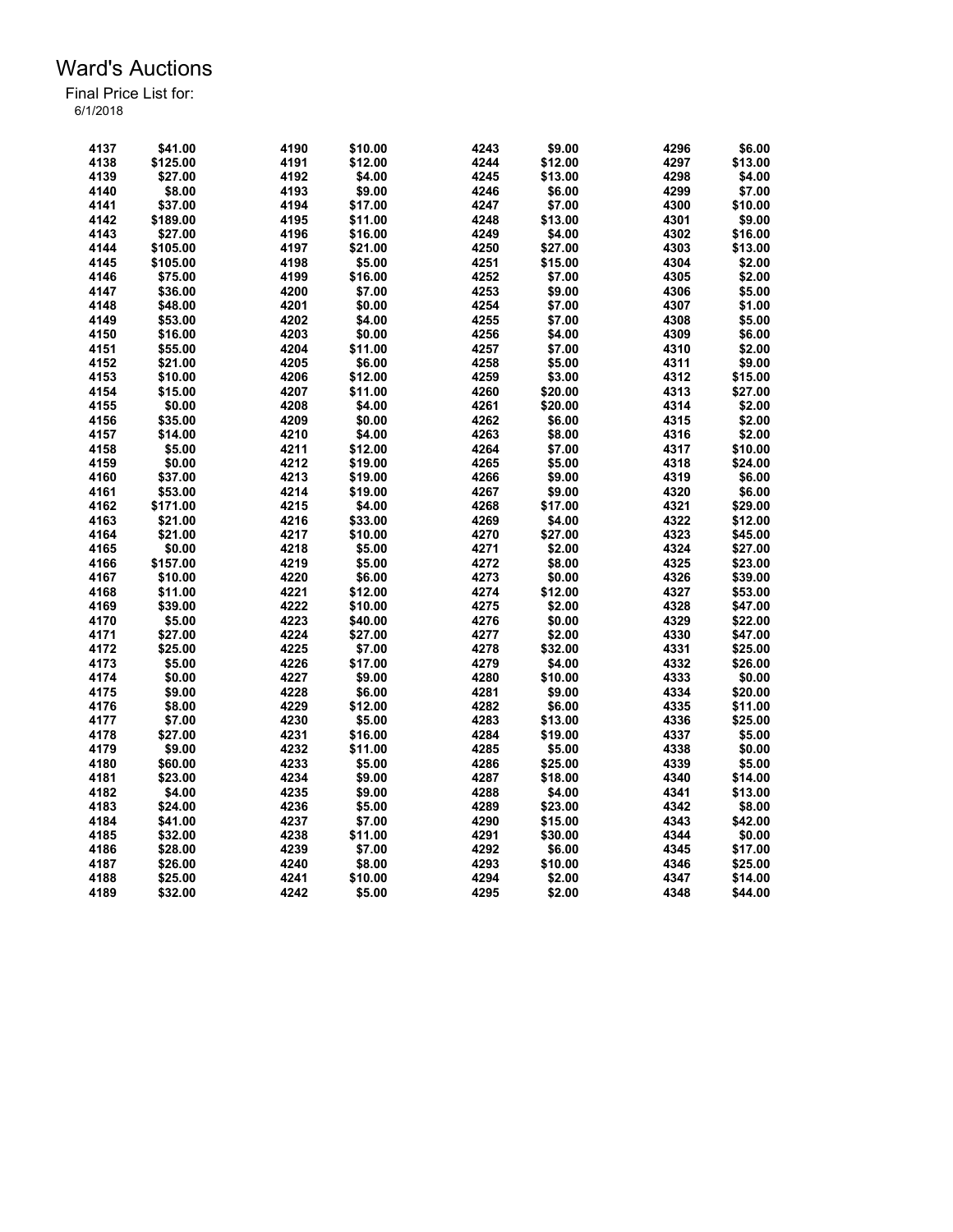| 4349 | \$0.00   | 4402 | \$0.00  | 4455 | \$132.00 | 4508 | \$33.00  |
|------|----------|------|---------|------|----------|------|----------|
| 4350 | \$9.00   | 4403 | \$0.00  | 4456 | \$150.00 | 4509 | \$27.00  |
| 4351 | \$0.00   | 4404 | \$0.00  | 4457 | \$82.00  | 4510 | \$27.00  |
| 4352 | \$40.00  | 4405 | \$2.00  | 4458 | \$40.00  | 4511 | \$50.00  |
| 4353 | \$21.00  | 4406 | \$3.00  | 4459 | \$32.00  | 4512 | \$38.00  |
| 4354 | \$24.00  | 4407 | \$0.00  | 4460 | \$45.00  | 4513 | \$42.00  |
| 4355 | \$27.00  | 4408 | \$2.00  | 4461 | \$51.00  | 4514 | \$39.00  |
| 4356 | \$105.00 | 4409 | \$2.00  | 4462 | \$35.00  | 4515 | \$35.00  |
| 4357 | \$0.00   | 4410 | \$7.00  | 4463 | \$51.00  | 4516 | \$35.00  |
| 4358 | \$4.00   | 4411 | \$6.00  | 4464 | \$10.00  | 4517 | \$27.00  |
| 4359 | \$2.00   | 4412 | \$2.00  | 4465 | \$26.00  | 4518 | \$28.00  |
| 4360 | \$16.00  | 4413 | \$3.00  | 4466 | \$35.00  | 4519 | \$39.00  |
| 4361 | \$29.00  | 4414 | \$36.00 | 4467 | \$58.00  | 4520 | \$32.00  |
| 4362 | \$10.00  | 4415 | \$6.00  | 4468 | \$29.00  | 4521 | \$58.00  |
| 4363 | \$6.00   | 4416 | \$10.00 | 4469 | \$58.00  | 4522 | \$32.00  |
| 4364 | \$30.00  | 4417 | \$5.00  | 4470 | \$26.00  | 4523 | \$15.00  |
| 4365 | \$49.00  | 4418 | \$3.00  | 4471 | \$18.00  | 4524 | \$0.00   |
| 4366 | \$210.00 | 4419 | \$38.00 | 4472 | \$66.00  | 4525 | \$22.00  |
| 4367 |          | 4420 | \$34.00 | 4473 | \$50.00  | 4526 | \$20.00  |
|      | \$11.00  |      |         |      |          |      |          |
| 4368 | \$27.00  | 4421 | \$65.00 | 4474 | \$24.00  | 4527 | \$20.00  |
| 4369 | \$16.00  | 4422 | \$13.00 | 4475 | \$80.00  | 4528 | \$21.00  |
| 4370 | \$7.00   | 4423 | \$2.00  | 4476 | \$60.00  | 4529 | \$33.00  |
| 4371 | \$25.00  | 4424 | \$2.00  | 4477 | \$71.00  | 4530 | \$21.00  |
| 4372 | \$8.00   | 4425 | \$12.00 | 4478 | \$69.00  | 4531 | \$35.00  |
| 4373 | \$13.00  | 4426 | \$2.00  | 4479 | \$153.00 | 4532 | \$27.00  |
| 4374 | \$19.00  | 4427 | \$6.00  | 4480 | \$53.00  | 4533 | \$23.00  |
| 4375 | \$6.00   | 4428 | \$9.00  | 4481 | \$53.00  | 4534 | \$21.00  |
| 4376 | \$16.00  | 4429 | \$3.00  | 4482 | \$81.00  | 4535 | \$10.00  |
| 4377 | \$27.00  | 4430 | \$2.00  | 4483 | \$118.00 | 4536 | \$50.00  |
| 4378 | \$16.00  | 4431 | \$2.00  | 4484 | \$78.00  | 4537 | \$15.00  |
| 4379 | \$23.00  | 4432 | \$21.00 | 4485 | \$50.00  | 4538 | \$27.00  |
| 4380 | \$18.00  | 4433 | \$9.00  | 4486 | \$0.00   | 4539 | \$32.00  |
| 4381 | \$7.00   | 4434 | \$0.00  | 4487 | \$63.00  | 4540 | \$32.00  |
| 4382 | \$25.00  | 4435 | \$0.00  | 4488 | \$47.00  | 4541 | \$42.00  |
| 4383 | \$3.00   | 4436 | \$6.00  | 4489 | \$0.00   | 4542 | \$42.00  |
| 4384 | \$35.00  | 4437 | \$0.00  | 4490 | \$762.00 | 4543 | \$21.00  |
| 4385 | \$12.00  | 4438 | \$0.00  | 4491 | \$188.00 | 4544 | \$0.00   |
| 4386 | \$17.00  | 4439 | \$4.00  | 4492 | \$71.00  | 4545 | \$29.00  |
| 4387 | \$13.00  | 4440 | \$0.00  | 4493 | \$273.00 | 4546 | \$42.00  |
| 4388 | \$3.00   | 4441 | \$3.00  | 4494 | \$315.00 | 4547 | \$70.00  |
| 4389 | \$21.00  | 4442 | \$0.00  | 4495 | \$0.00   | 4548 | \$100.00 |
| 4390 | \$13.00  | 4443 | \$2.00  | 4496 | \$17.00  | 4549 | \$40.00  |
| 4391 | \$2.00   | 4444 | \$2.00  | 4497 | \$19.00  | 4550 | \$50.00  |
| 4392 | \$2.00   | 4445 | \$62.00 | 4498 | \$24.00  | 4551 | \$0.00   |
| 4393 | \$75.00  | 4446 | \$63.00 | 4499 | \$23.00  | 4552 | \$45.00  |
| 4394 | \$66.00  | 4447 | \$37.00 | 4500 | \$56.00  | 4553 | \$184.00 |
| 4395 | \$8.00   | 4448 | \$82.00 | 4501 | \$27.00  | 4554 | \$75.00  |
| 4396 | \$5.00   | 4449 | \$15.00 | 4502 | \$20.00  | 4555 | \$178.00 |
| 4397 | \$3.00   | 4450 | \$63.00 | 4503 | \$27.00  | 4556 | \$75.00  |
| 4398 | \$0.00   | 4451 | \$35.00 | 4504 | \$47.00  | 4557 | \$80.00  |
| 4399 | \$4.00   | 4452 | \$35.00 | 4505 | \$23.00  | 4558 | \$13.00  |
| 4400 | \$5.00   | 4453 | \$57.00 | 4506 | \$21.00  | 4559 | \$111.00 |
| 4401 | \$3.00   | 4454 | \$32.00 | 4507 | \$44.00  | 4560 | \$80.00  |
|      |          |      |         |      |          |      |          |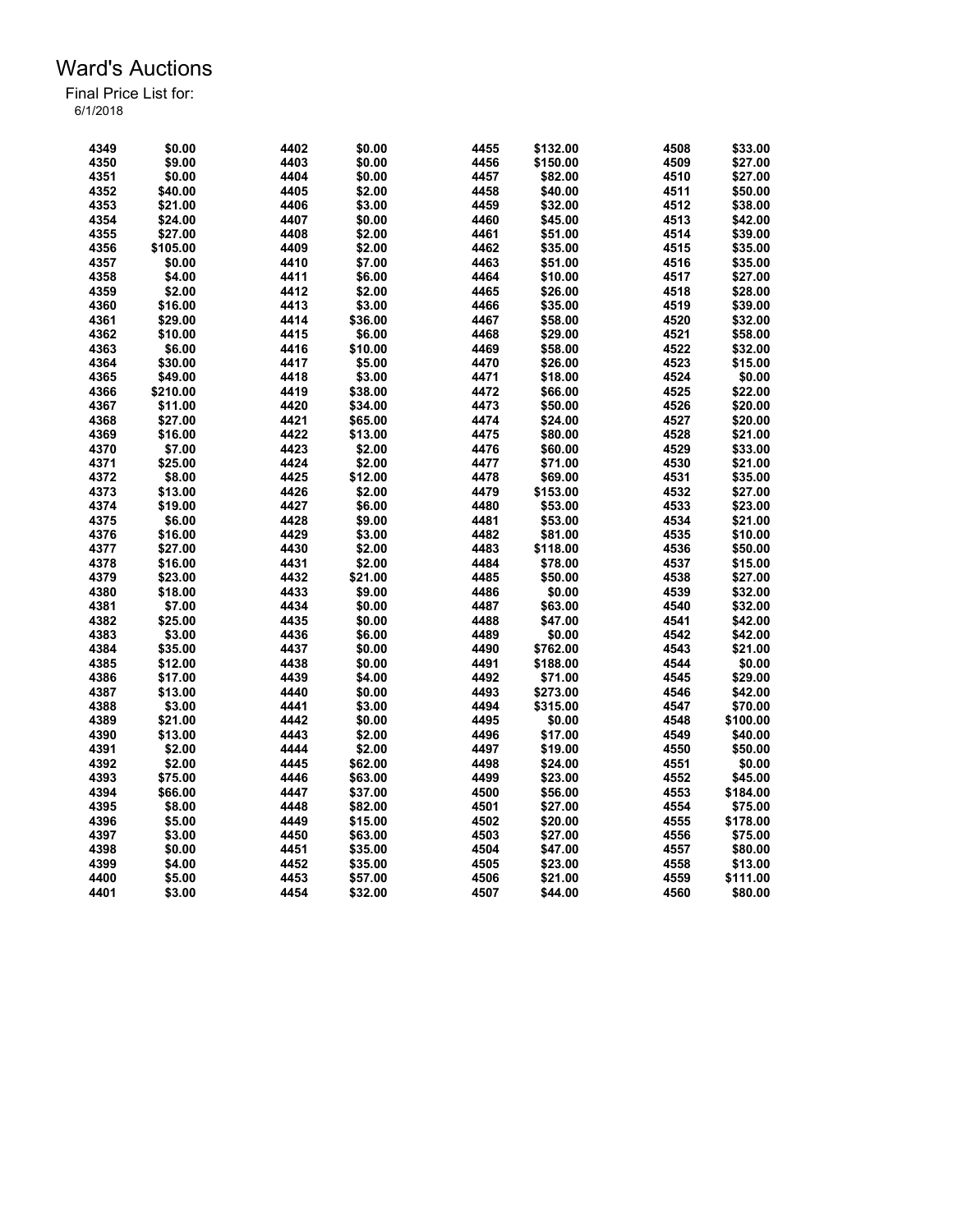| 4561 | \$315.00 | 4614 | \$0.00  | 4667 | \$50.00  | 4720 | \$20.00  |
|------|----------|------|---------|------|----------|------|----------|
| 4562 | \$60.00  | 4615 | \$16.00 | 4668 | \$13.00  | 4721 | \$0.00   |
| 4563 | \$56.00  | 4616 | \$15.00 | 4669 | \$24.00  | 4722 | \$0.00   |
| 4564 | \$42.00  | 4617 | \$27.00 | 4670 | \$0.00   | 4723 | \$14.00  |
| 4565 | \$72.00  | 4618 | \$44.00 | 4671 | \$53.00  | 4724 | \$11.00  |
| 4566 | \$71.00  | 4619 | \$32.00 | 4672 | \$51.00  | 4725 | \$7.00   |
| 4567 | \$48.00  | 4620 | \$25.00 | 4673 | \$15.00  | 4726 | \$25.00  |
| 4568 | \$66.00  | 4621 | \$19.00 | 4674 | \$15.00  | 4727 | \$16.00  |
| 4569 | \$42.00  | 4622 | \$0.00  | 4675 | \$15.00  | 4728 | \$16.00  |
| 4570 | \$58.00  | 4623 | \$10.00 | 4676 | \$27.00  | 4729 | \$16.00  |
| 4571 | \$58.00  | 4624 | \$10.00 | 4677 | \$23.00  | 4730 | \$20.00  |
| 4572 | \$50.00  | 4625 | \$18.00 | 4678 | \$29.00  | 4731 | \$164.00 |
| 4573 | \$53.00  | 4626 | \$25.00 | 4679 | \$23.00  | 4732 | \$12.00  |
| 4574 | \$52.00  | 4627 | \$50.00 | 4680 | \$111.00 | 4733 | \$10.00  |
| 4575 | \$55.00  | 4628 | \$27.00 | 4681 | \$263.00 | 4734 | \$10.00  |
| 4576 | \$58.00  | 4629 | \$11.00 | 4682 | \$315.00 | 4735 | \$27.00  |
| 4577 | \$44.00  | 4630 | \$12.00 | 4683 | \$24.00  | 4736 | \$142.00 |
| 4578 | \$0.00   | 4631 | \$19.00 | 4684 | \$36.00  | 4737 | \$45.00  |
|      |          |      |         |      |          |      |          |
| 4579 | \$57.00  | 4632 | \$23.00 | 4685 | \$69.00  | 4738 | \$25.00  |
| 4580 | \$53.00  | 4633 | \$32.00 | 4686 | \$11.00  | 4739 | \$16.00  |
| 4581 | \$117.00 | 4634 | \$36.00 | 4687 | \$11.00  | 4740 | \$29.00  |
| 4582 | \$37.00  | 4635 | \$31.00 | 4688 | \$13.00  | 4741 | \$25.00  |
| 4583 | \$273.00 | 4636 | \$60.00 | 4689 | \$0.00   | 4742 | \$47.00  |
| 4584 | \$50.00  | 4637 | \$63.00 | 4690 | \$21.00  | 4743 | \$57.00  |
| 4585 | \$37.00  | 4638 | \$59.00 | 4691 | \$24.00  | 4744 | \$36.00  |
| 4586 | \$53.00  | 4639 | \$37.00 | 4692 | \$10.00  | 4745 | \$34.00  |
| 4587 | \$48.00  | 4640 | \$39.00 | 4693 | \$18.00  | 4746 | \$47.00  |
| 4588 | \$27.00  | 4641 | \$24.00 | 4694 | \$11.00  | 4747 | \$11.00  |
| 4589 | \$60.00  | 4642 | \$37.00 | 4695 | \$10.00  | 4748 | \$50.00  |
| 4590 | \$31.00  | 4643 | \$40.00 | 4696 | \$10.00  | 4749 | \$15.00  |
| 4591 | \$71.00  | 4644 | \$21.00 | 4697 | \$11.00  | 4750 | \$0.00   |
| 4592 | \$46.00  | 4645 | \$24.00 | 4698 | \$39.00  | 4751 | \$25.00  |
| 4593 | \$30.00  | 4646 | \$39.00 | 4699 | \$10.00  | 4752 | \$47.00  |
| 4594 | \$53.00  | 4647 | \$23.00 | 4700 | \$53.00  | 4753 | \$30.00  |
| 4595 | \$42.00  | 4648 | \$21.00 | 4701 | \$40.00  | 4754 | \$27.00  |
| 4596 | \$21.00  | 4649 | \$16.00 | 4702 | \$31.00  | 4755 | \$20.00  |
| 4597 | \$21.00  | 4650 | \$15.00 | 4703 | \$52.00  | 4756 | \$47.00  |
| 4598 | \$42.00  | 4651 | \$16.00 | 4704 | \$14.00  | 4757 | \$50.00  |
| 4599 | \$16.00  | 4652 | \$16.00 | 4705 | \$20.00  | 5010 | \$45.00  |
| 4600 | \$69.00  | 4653 | \$18.00 | 4706 | \$10.00  | 5011 | \$10.00  |
| 4601 | \$15.00  | 4654 | \$15.00 | 4707 | \$17.00  | 5012 | \$1.00   |
| 4602 | \$16.00  | 4655 | \$18.00 | 4708 | \$25.00  | 5013 | \$6.00   |
| 4603 | \$21.00  | 4656 | \$18.00 | 4709 | \$58.00  | 5014 | \$34.00  |
| 4604 | \$15.00  | 4657 | \$13.00 | 4710 | \$9.00   | 5015 | \$279.00 |
| 4605 | \$15.00  | 4658 | \$12.00 | 4711 | \$92.00  | 5016 | \$80.00  |
| 4606 | \$16.00  | 4659 | \$10.00 | 4712 | \$0.00   | 5017 | \$47.00  |
| 4607 | \$18.00  | 4660 | \$11.00 | 4713 | \$15.00  | 5018 | \$15.00  |
| 4608 | \$16.00  | 4661 | \$16.00 | 4714 | \$0.00   | 5019 | \$16.00  |
| 4609 | \$16.00  | 4662 | \$13.00 | 4715 | \$14.00  | 5020 | \$20.00  |
| 4610 | \$21.00  | 4663 | \$27.00 | 4716 | \$18.00  | 5021 | \$7.00   |
| 4611 | \$49.00  | 4664 | \$40.00 | 4717 | \$0.00   | 5022 | \$6.00   |
| 4612 | \$0.00   | 4665 | \$25.00 | 4718 | \$13.00  | 5023 | \$4.00   |
| 4613 | \$15.00  | 4666 | \$16.00 | 4719 | \$0.00   | 5024 | \$3.00   |
|      |          |      |         |      |          |      |          |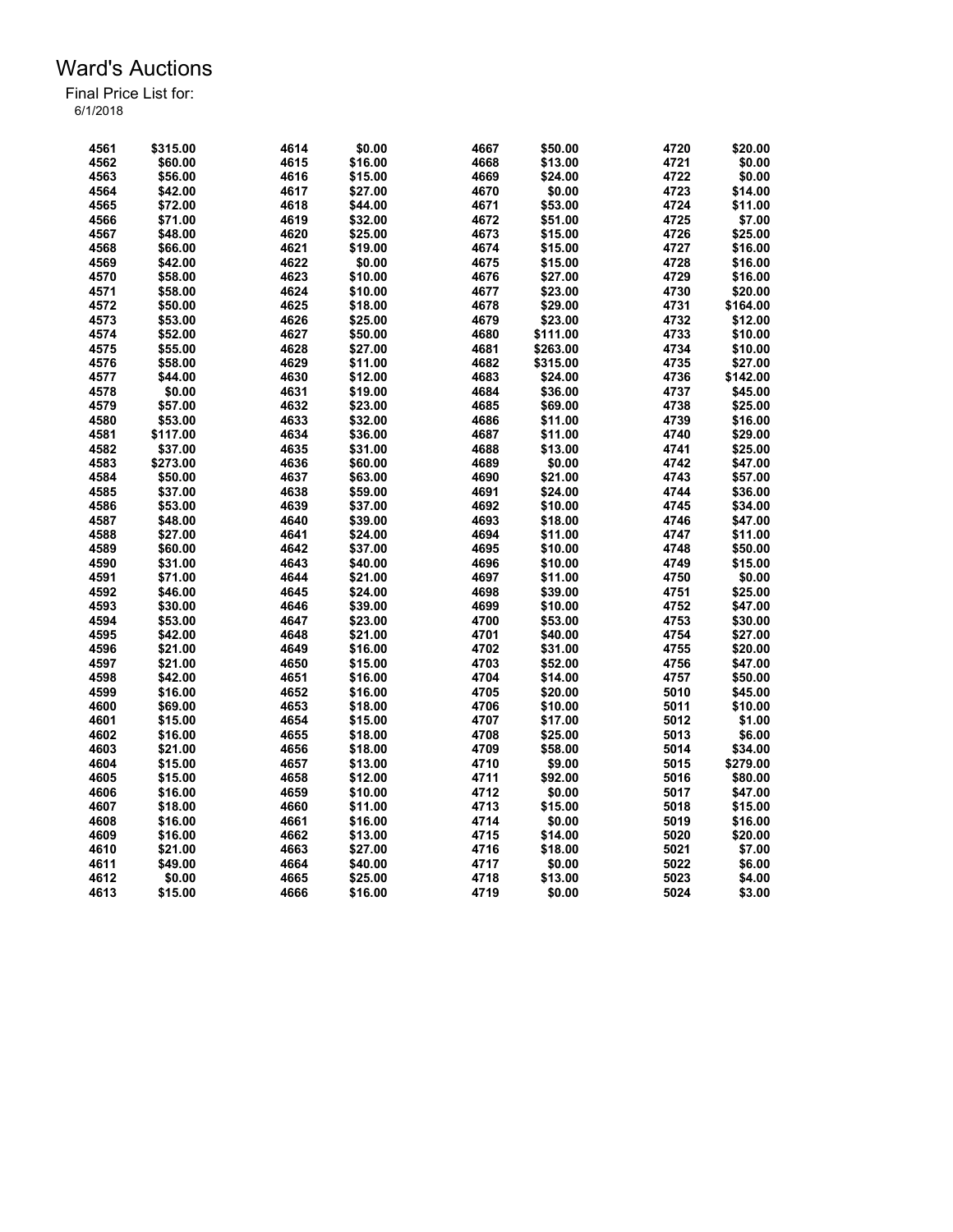| 5025 | \$0.00   | 5078 | \$0.00  | 5131 | \$2.00  | 5184 | \$2.00   |
|------|----------|------|---------|------|---------|------|----------|
| 5026 | \$16.00  | 5079 | \$27.00 | 5132 | \$5.00  | 5185 | \$2.00   |
| 5027 | \$11.00  | 5080 | \$28.00 | 5133 | \$5.00  | 5186 | \$17.00  |
| 5028 | \$6.00   | 5081 | \$14.00 | 5134 | \$2.00  | 5187 | \$5.00   |
| 5029 | \$9.00   | 5082 | \$14.00 | 5135 | \$1.00  | 5188 | \$4.00   |
| 5030 | \$6.00   | 5083 | \$20.00 | 5136 | \$1.00  | 5189 | \$6.00   |
| 5031 | \$6.00   | 5084 | \$10.00 | 5137 | \$8.00  | 5190 | \$5.00   |
| 5032 | \$4.00   | 5085 | \$11.00 | 5138 | \$0.00  | 5191 | \$2.00   |
| 5033 | \$4.00   | 5086 | \$18.00 | 5139 | \$3.00  | 5192 | \$3.00   |
| 5034 | \$4.00   | 5087 | \$15.00 | 5140 | \$6.00  | 5193 | \$6.00   |
| 5035 | \$8.00   | 5088 | \$81.00 | 5141 | \$0.00  | 5194 | \$5.00   |
| 5036 | \$3.00   | 5089 | \$34.00 | 5142 | \$3.00  | 5195 | \$7.00   |
| 5037 | \$2.00   | 5090 | \$12.00 | 5143 | \$14.00 | 5196 | \$6.00   |
| 5038 | \$1.00   | 5091 | \$24.00 | 5144 | \$4.00  | 5197 | \$8.00   |
| 5039 | \$1.00   | 5092 | \$13.00 | 5145 | \$9.00  | 5198 | \$32.00  |
| 5040 | \$27.00  | 5093 | \$15.00 | 5146 | \$4.00  | 5199 | \$47.00  |
| 5041 | \$16.00  | 5094 | \$3.00  | 5147 | \$2.00  | 5200 | \$12.00  |
| 5042 | \$16.00  | 5095 | \$6.00  | 5148 | \$15.00 | 5201 | \$47.00  |
|      | \$11.00  |      |         |      |         |      |          |
| 5043 |          | 5096 | \$15.00 | 5149 | \$5.00  | 5202 | \$32.00  |
| 5044 | \$9.00   | 5097 | \$6.00  | 5150 | \$7.00  | 5203 | \$47.00  |
| 5045 | \$16.00  | 5098 | \$4.00  | 5151 | \$5.00  | 5204 | \$9.00   |
| 5046 | \$12.00  | 5099 | \$7.00  | 5152 | \$17.00 | 5205 | \$0.00   |
| 5047 | \$11.00  | 5100 | \$2.00  | 5153 | \$7.00  | 5206 | \$2.00   |
| 5048 | \$17.00  | 5101 | \$6.00  | 5154 | \$7.00  | 5207 | \$9.00   |
| 5049 | \$19.00  | 5102 | \$14.00 | 5155 | \$11.00 | 5208 | \$6.00   |
| 5050 | \$1.00   | 5103 | \$11.00 | 5156 | \$7.00  | 5209 | \$16.00  |
| 5051 | \$21.00  | 5104 | \$4.00  | 5157 | \$12.00 | 5210 | \$7.00   |
| 5052 | \$16.00  | 5105 | \$8.00  | 5158 | \$17.00 | 5211 | \$23.00  |
| 5053 | \$13.00  | 5106 | \$11.00 | 5159 | \$1.00  | 5212 | \$2.00   |
| 5054 | \$10.00  | 5107 | \$7.00  | 5160 | \$0.00  | 5213 | \$11.00  |
| 5055 | \$18.00  | 5108 | \$16.00 | 5161 | \$1.00  | 5214 | \$1.00   |
| 5056 | \$16.00  | 5109 | \$20.00 | 5162 | \$2.00  | 5215 | \$2.00   |
| 5057 | \$37.00  | 5110 | \$26.00 | 5163 | \$0.00  | 5216 | \$5.00   |
| 5058 | \$142.00 | 5111 | \$9.00  | 5164 | \$1.00  | 5217 | \$1.00   |
| 5059 | \$16.00  | 5112 | \$4.00  | 5165 | \$0.00  | 5218 | \$2.00   |
| 5060 | \$22.00  | 5113 | \$6.00  | 5166 | \$1.00  | 5219 | \$9.00   |
| 5061 | \$33.00  | 5114 | \$0.00  | 5167 | \$1.00  | 5220 | \$1.00   |
| 5062 | \$3.00   | 5115 | \$21.00 | 5168 | \$0.00  | 5221 | \$2.00   |
| 5063 | \$1.00   | 5116 | \$1.00  | 5169 | \$2.00  | 5222 | \$8.00   |
| 5064 | \$40.00  | 5117 | \$4.00  | 5170 | \$2.00  | 5223 | \$12.00  |
| 5065 | \$0.00   | 5118 | \$2.00  | 5171 | \$5.00  | 5224 | \$5.00   |
| 5066 | \$10.00  | 5119 | \$1.00  | 5172 | \$5.00  | 5225 | \$8.00   |
| 5067 | \$4.00   | 5120 | \$16.00 | 5173 | \$1.00  | 5226 | \$66.00  |
| 5068 | \$5.00   | 5121 | \$4.00  | 5174 | \$17.00 | 5227 | \$4.00   |
| 5069 | \$15.00  | 5122 | \$1.00  | 5175 | \$11.00 | 5228 | \$13.00  |
| 5070 | \$30.00  | 5123 | \$0.00  | 5176 | \$2.00  | 5229 | \$25.00  |
| 5071 | \$48.00  | 5124 | \$5.00  | 5177 | \$5.00  | 5230 | \$25.00  |
| 5072 | \$37.00  | 5125 | \$0.00  | 5178 | \$9.00  | 5231 | \$13.00  |
| 5073 | \$16.00  | 5126 | \$7.00  | 5179 | \$1.00  | 5232 | \$15.00  |
| 5074 | \$7.00   | 5127 | \$0.00  | 5180 | \$4.00  | 5233 | \$5.00   |
| 5075 | \$6.00   | 5128 | \$2.00  | 5181 | \$10.00 | 5234 | \$0.00   |
| 5076 | \$47.00  | 5129 | \$9.00  | 5182 | \$7.00  | 5235 | \$107.00 |
| 5077 | \$0.00   | 5130 | \$2.00  | 5183 | \$12.00 | 5236 | \$35.00  |
|      |          |      |         |      |         |      |          |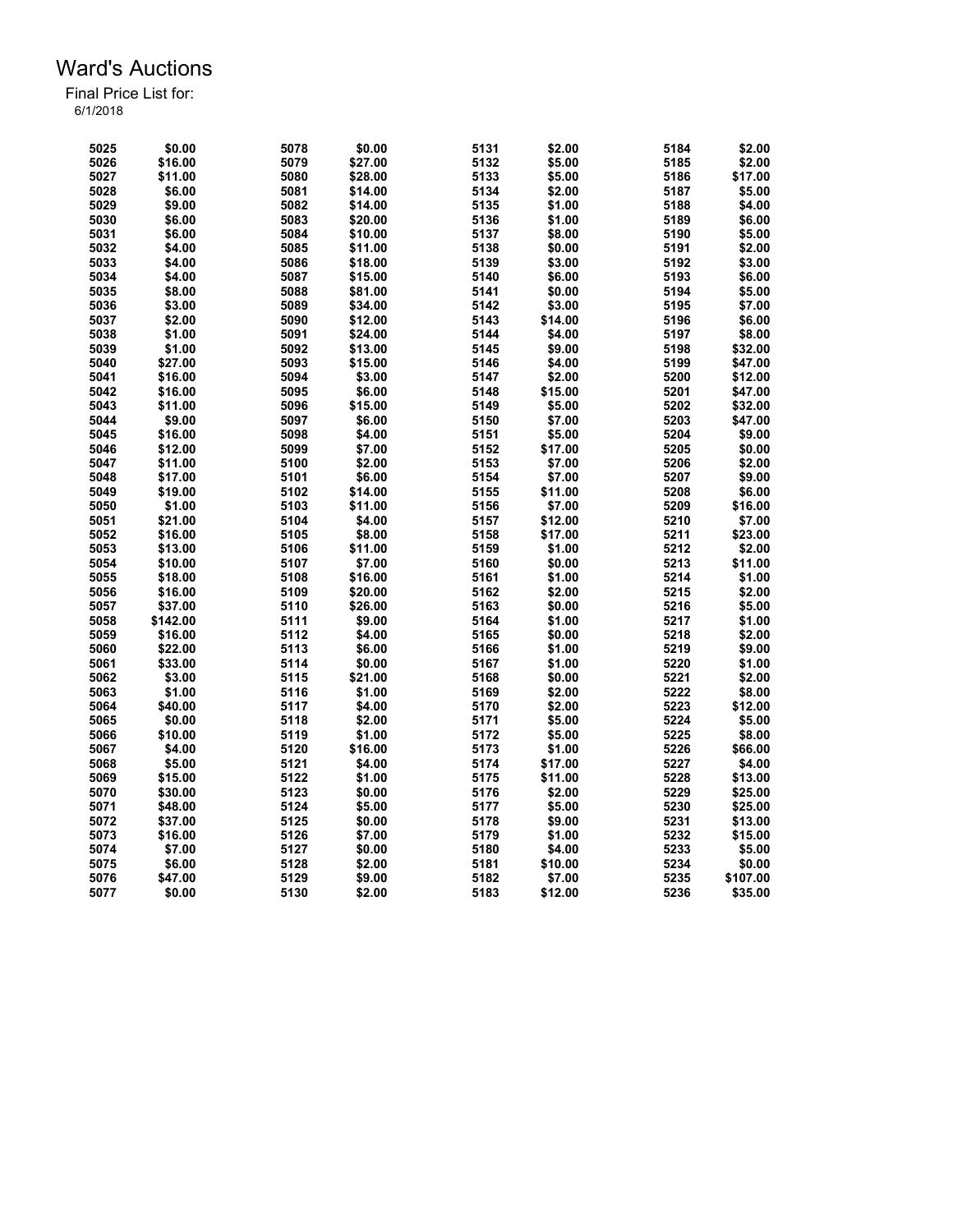| 5237         | \$22.00  | 5290         | \$13.00  | 5343 | \$0.00           | 6020         | \$447.00 |
|--------------|----------|--------------|----------|------|------------------|--------------|----------|
| 5238         | \$45.00  | 5291         | \$14.00  | 5344 | \$15.00          | 6021         | \$344.00 |
| 5239         | \$61.00  | 5292         | \$23.00  | 5345 | \$1.00           | 6022         | \$76.00  |
| 5240         | \$11.00  | 5293         | \$11.00  | 5346 | \$0.00           | 6023         | \$234.00 |
| 5241         | \$5.00   | 5294         | \$27.00  | 5347 | \$15.00          | 6024         | \$0.00   |
| 5242         | \$3.00   | 5295         | \$5.00   | 5348 | \$18.00          | 6025         | \$163.00 |
| 5243         | \$1.00   | 5296         | \$11.00  | 5349 | \$27.00          | 6026         | \$533.00 |
| 5244         | \$3.00   | 5297         | \$10.00  | 5350 | \$27.00          | 6027         | \$226.00 |
| 5245         | \$3.00   | 5298         | \$14.00  | 5351 | \$0.00           | 6028         | \$315.00 |
| 5246         | \$29.00  | 5299         | \$0.00   | 5352 | \$5.00           | 6029         | \$201.00 |
| 5247         | \$50.00  | 5300         | \$21.00  | 5353 | \$25.00          | 6030         | \$107.00 |
| 5248         | \$98.00  | 5301         | \$5.00   | 5354 | \$39.00          | 6031         | \$492.00 |
| 5249         | \$6.00   | 5302         | \$21.00  | 5355 | \$0.00           | 6032         | \$788.00 |
| 5250         | \$4.00   | 5303         | \$5.00   | 5356 | \$10.00          | 6033         | \$378.00 |
| 5251         | \$58.00  | 5304         | \$5.00   | 5357 | \$3.00           | 6034         | \$638.00 |
| 5252         | \$3.00   | 5305         | \$18.00  | 5358 | \$18.00          | 6035         | \$315.00 |
| 5253         | \$24.00  | 5306         | \$5.00   | 5359 | \$81.00          | 6036         | \$105.00 |
| 5254         | \$21.00  | 5307         | \$10.00  | 5360 | \$16.00          | 6037         | \$245.00 |
|              | \$21.00  | 5308         | \$15.00  | 5361 |                  | 6038         | \$221.00 |
| 5255<br>5256 |          |              |          | 5362 | \$4.00<br>\$9.00 | 6039         |          |
|              | \$17.00  | 5309         | \$6.00   |      |                  |              | \$132.00 |
| 5257         | \$17.00  | 5310         | \$16.00  | 5363 | \$8.00           | 6040         | \$70.00  |
| 5258         | \$10.00  | 5311         | \$23.00  | 5364 | \$0.00           | 6041         | \$80.00  |
| 5259         | \$48.00  | 5312         | \$6.00   | 5365 | \$16.00          | 6042         | \$128.00 |
| 5260         | \$4.00   | 5313         | \$9.00   | 5366 | \$102.00         | 6043         | \$30.00  |
| 5261         | \$17.00  | 5314         | \$12.00  | 5367 | \$15.00          | 6044         | \$226.00 |
| 5262         | \$320.00 | 5315         | \$32.00  | 5368 | \$2.00           | 6045         | \$125.00 |
| 5263         | \$16.00  | 5316         | \$27.00  | 5369 | \$1.00           | 6046         | \$289.00 |
| 5264         | \$20.00  | 5317         | \$14.00  | 5370 | \$0.00           | 6047         | \$126.00 |
| 5265         | \$10.00  | 5318         | \$13.00  | 5371 | \$0.00           | 6048         | \$72.00  |
| 5266         | \$2.00   | 5319         | \$16.00  | 5372 | \$1.00           | 6049         | \$210.00 |
| 5267         | \$10.00  | 5320         | \$16.00  | 5373 | \$1.00           | 6050         | \$44.00  |
| 5268         | \$4.00   | 5321         | \$76.00  | 5374 | \$1.00           | 6051         | \$42.00  |
| 5269         | \$4.00   | 5322         | \$29.00  | 5375 | \$1.00           | 6052         | \$5.00   |
| 5270         | \$0.00   | 5323         | \$11.00  | 5376 | \$1.00           | 6053         | \$420.00 |
| 5271         | \$5.00   | 5324         | \$8.00   | 5377 | \$0.00           | 6054         | \$174.00 |
| 5272         | \$4.00   | 5325         | \$24.00  | 5378 | \$2.00           | 6055         | \$50.00  |
| 5273         | \$7.00   | 5326         | \$10.00  | 5379 | \$0.00           | 6056         | \$103.00 |
| 5274         | \$11.00  | 5327         | \$16.00  | 5380 | \$28.00          | 6057         | \$135.00 |
| 5275         | \$0.00   | 5328         | \$0.00   | 5381 | \$11.00          | 6058         | \$125.00 |
| 5276         | \$13.00  | 5329         | \$15.00  | 5382 | \$35.00          | 6059         | \$67.00  |
| 5277         | \$21.00  | 5330         | \$19.00  | 5383 | \$37.00          | 6060         | \$16.00  |
| 5278         | \$37.00  | 5331         | \$5.00   | 5384 | \$27.00          | 6061         | \$50.00  |
| 5279         | \$5.00   | 5332         | \$5.00   | 5385 | \$35.00          | 6062         | \$326.00 |
| 5280         | \$0.00   | 5333         | \$13.00  | 6010 | \$27.00          | 6063         | \$263.00 |
| 5281         | \$42.00  | 5334         | \$5.00   | 6011 | \$193.00         | 6064         | \$32.00  |
| 5282         | \$7.00   | 5335         | \$34.00  | 6012 | \$210.00         | 6065         | \$21.00  |
| 5283         | \$4.00   | 5336         | \$0.00   | 6013 | \$38.00          | 6066         | \$24.00  |
| 5284         | \$6.00   |              | \$110.00 | 6014 | \$1,392.00       |              |          |
|              |          | 5337<br>5338 |          | 6015 |                  | 6067<br>6068 | \$24.00  |
| 5285         | \$35.00  |              | \$0.00   |      | \$609.00         |              | \$21.00  |
| 5286         | \$6.00   | 5339         | \$11.00  | 6016 | \$100.00         | 6069         | \$21.00  |
| 5287         | \$13.00  | 5340         | \$5.00   | 6017 | \$1,654.00       | 6070         | \$0.00   |
| 5288         | \$12.00  | 5341         | \$11.00  | 6018 | \$126.00         | 6071         | \$0.00   |
| 5289         | \$17.00  | 5342         | \$6.00   | 6019 | \$163.00         | 6072         | \$44.00  |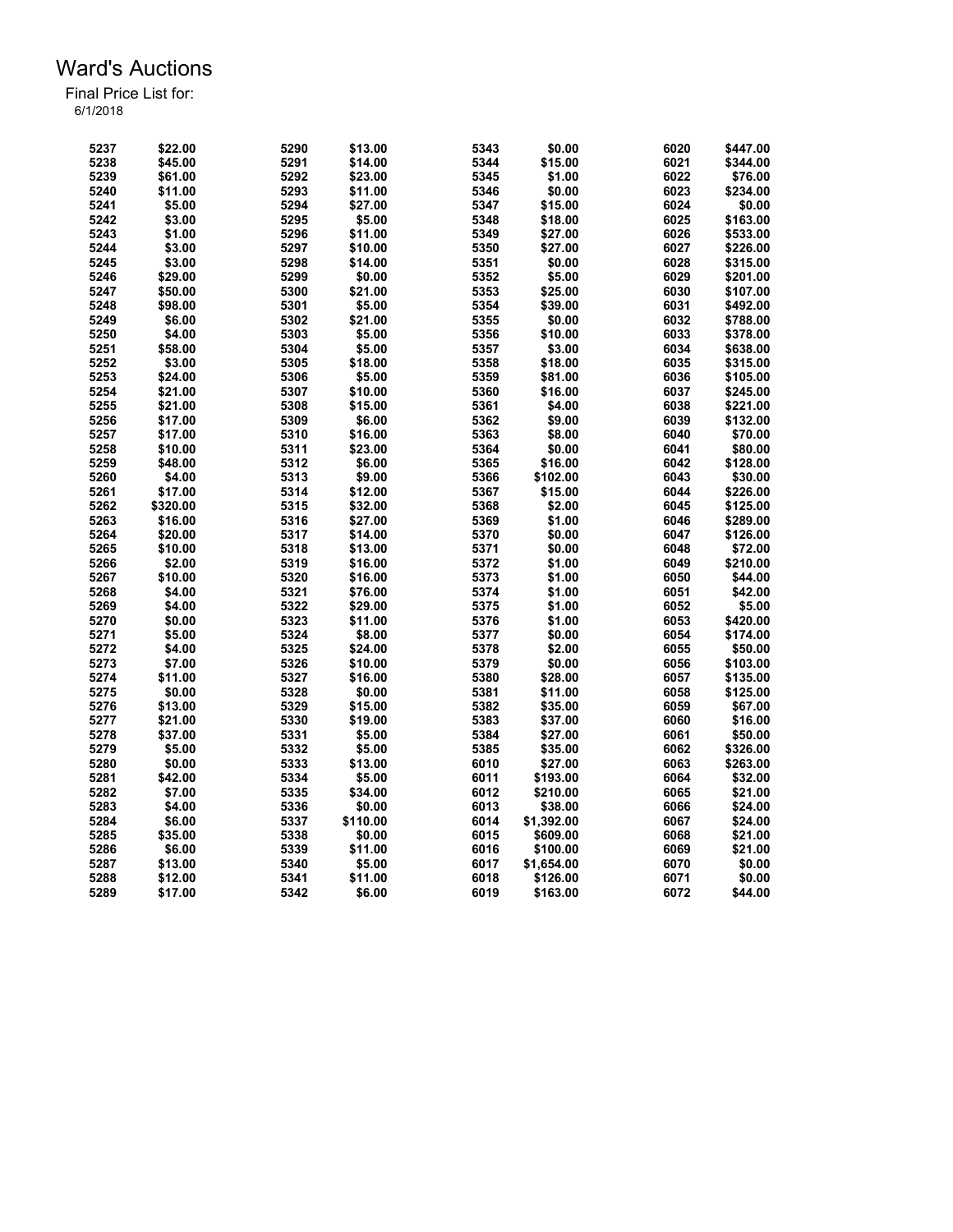| 6073 | \$10.00  | 6126 | \$0.00   | 6179         | \$50.00  | 7016         | \$23.00  |
|------|----------|------|----------|--------------|----------|--------------|----------|
| 6074 | \$21.00  | 6127 | \$50.00  | 6180         | \$73.00  | 7017         | \$35.00  |
| 6075 | \$40.00  | 6128 | \$36.00  | 6181         | \$0.00   | 7018         | \$32.00  |
| 6076 | \$44.00  | 6129 | \$42.00  | 6182         | \$30.00  | 7019         | \$10.00  |
| 6077 | \$0.00   | 6130 | \$199.00 | 6183         | \$0.00   | 7020         | \$8.00   |
| 6078 | \$210.00 | 6131 | \$101.00 | 6184         | \$13.00  | 7021         | \$6.00   |
| 6079 | \$30.00  | 6132 | \$435.00 | 6185         | \$0.00   | 7022         | \$6.00   |
| 6080 | \$315.00 | 6133 | \$153.00 | 6186         | \$13.00  | 7023         | \$40.00  |
| 6081 | \$63.00  | 6134 | \$142.00 | 6187         | \$37.00  | 7024         | \$25.00  |
| 6082 | \$65.00  | 6135 | \$31.00  | 6188         | \$48.00  | 7025         | \$28.00  |
| 6083 | \$11.00  | 6136 | \$90.00  | 6189         | \$10.00  | 7026         | \$16.00  |
| 6084 | \$69.00  | 6137 | \$20.00  | 6190         | \$16.00  | 7027         | \$47.00  |
| 6085 | \$69.00  | 6138 | \$21.00  | 6191         | \$128.00 | 7028         | \$15.00  |
| 6086 | \$137.00 | 6139 | \$30.00  | 6192         | \$83.00  | 7029         | \$33.00  |
| 6087 | \$276.00 | 6140 | \$10.00  | 6193         | \$38.00  | 7030         | \$53.00  |
| 6088 | \$50.00  | 6141 | \$42.00  | 6194         | \$32.00  | 7031         | \$0.00   |
| 6089 | \$95.00  | 6142 | \$11.00  | 6195         | \$93.00  | 7032         | \$29.00  |
| 6090 | \$100.00 | 6143 | \$121.00 | 6196         | \$10.00  | 7033         | \$163.00 |
| 6091 | \$100.00 | 6144 | \$30.00  | 6197         | \$63.00  | 7034         | \$46.00  |
| 6092 |          |      |          | 6198         |          | 7035         |          |
|      | \$95.00  | 6145 | \$20.00  |              | \$58.00  |              | \$0.00   |
| 6093 | \$100.00 | 6146 | \$30.00  | 6199<br>6200 | \$13.00  | 7036<br>7037 | \$20.00  |
| 6094 | \$95.00  | 6147 | \$20.00  |              | \$21.00  |              | \$19.00  |
| 6095 | \$50.00  | 6148 | \$20.00  | 6201         | \$95.00  | 7038         | \$100.00 |
| 6096 | \$100.00 | 6149 | \$45.00  | 6202         | \$8.00   | 7039         | \$32.00  |
| 6097 | \$47.00  | 6150 | \$37.00  | 6203         | \$25.00  | 7040         | \$37.00  |
| 6098 | \$105.00 | 6151 | \$69.00  | 6204         | \$38.00  | 7041         | \$0.00   |
| 6099 | \$20.00  | 6152 | \$0.00   | 6205         | \$24.00  | 7042         | \$20.00  |
| 6100 | \$13.00  | 6153 | \$35.00  | 6206         | \$23.00  | 7043         | \$27.00  |
| 6101 | \$389.00 | 6154 | \$27.00  | 6207         | \$30.00  | 7044         | \$90.00  |
| 6102 | \$361.00 | 6155 | \$40.00  | 6208         | \$14.00  | 7045         | \$21.00  |
| 6103 | \$225.00 | 6156 | \$11.00  | 6209         | \$6.00   | 7046         | \$9.00   |
| 6104 | \$174.00 | 6157 | \$58.00  | 6210         | \$12.00  | 7047         | \$24.00  |
| 6105 | \$305.00 | 6158 | \$121.00 | 6211         | \$13.00  | 7048         | \$31.00  |
| 6106 | \$132.00 | 6159 | \$69.00  | 6212         | \$15.00  | 7049         | \$8.00   |
| 6107 | \$32.00  | 6160 | \$9.00   | 6213         | \$5.00   | 7050         | \$21.00  |
| 6108 | \$40.00  | 6161 | \$10.00  | 6214         | \$15.00  | 7051         | \$18.00  |
| 6109 | \$28.00  | 6162 | \$20.00  | 6215         | \$25.00  | 7052         | \$27.00  |
| 6110 | \$200.00 | 6163 | \$0.00   | 6216         | \$10.00  | 7053         | \$12.00  |
| 6111 | \$0.00   | 6164 | \$5.00   | 6217         | \$42.00  | 7054         | \$21.00  |
| 6112 | \$75.00  | 6165 | \$94.00  | 6218         | \$221.00 | 7055         | \$20.00  |
| 6113 | \$60.00  | 6166 | \$153.00 | 6219         | \$17.00  | 7056         | \$95.00  |
| 6114 | \$30.00  | 6167 | \$111.00 | 6220         | \$20.00  | 7057         | \$0.00   |
| 6115 | \$79.00  | 6168 | \$133.00 | 6221         | \$9.00   | 7058         | \$10.00  |
| 6116 | \$92.00  | 6169 | \$0.00   | 6222         | \$31.00  | 7059         | \$12.00  |
| 6117 | \$60.00  | 6170 | \$48.00  | 6223         | \$16.00  | 7060         | \$6.00   |
| 6118 | \$0.00   | 6171 | \$20.00  | 6224         | \$23.00  | 7061         | \$16.00  |
| 6119 | \$131.00 | 6172 | \$0.00   | 6225         | \$6.00   | 7062         | \$6.00   |
| 6120 | \$25.00  | 6173 | \$55.00  | 7010         | \$0.00   | 7063         | \$42.00  |
| 6121 | \$49.00  | 6174 | \$58.00  | 7011         | \$67.00  | 7064         | \$6.00   |
| 6122 | \$331.00 | 6175 | \$377.00 | 7012         | \$42.00  | 7065         | \$12.00  |
| 6123 | \$21.00  | 6176 | \$25.00  | 7013         | \$20.00  | 7066         | \$6.00   |
| 6124 | \$50.00  | 6177 | \$65.00  | 7014         | \$0.00   | 7067         | \$0.00   |
| 6125 | \$50.00  | 6178 | \$15.00  | 7015         | \$26.00  | 7068         | \$14.00  |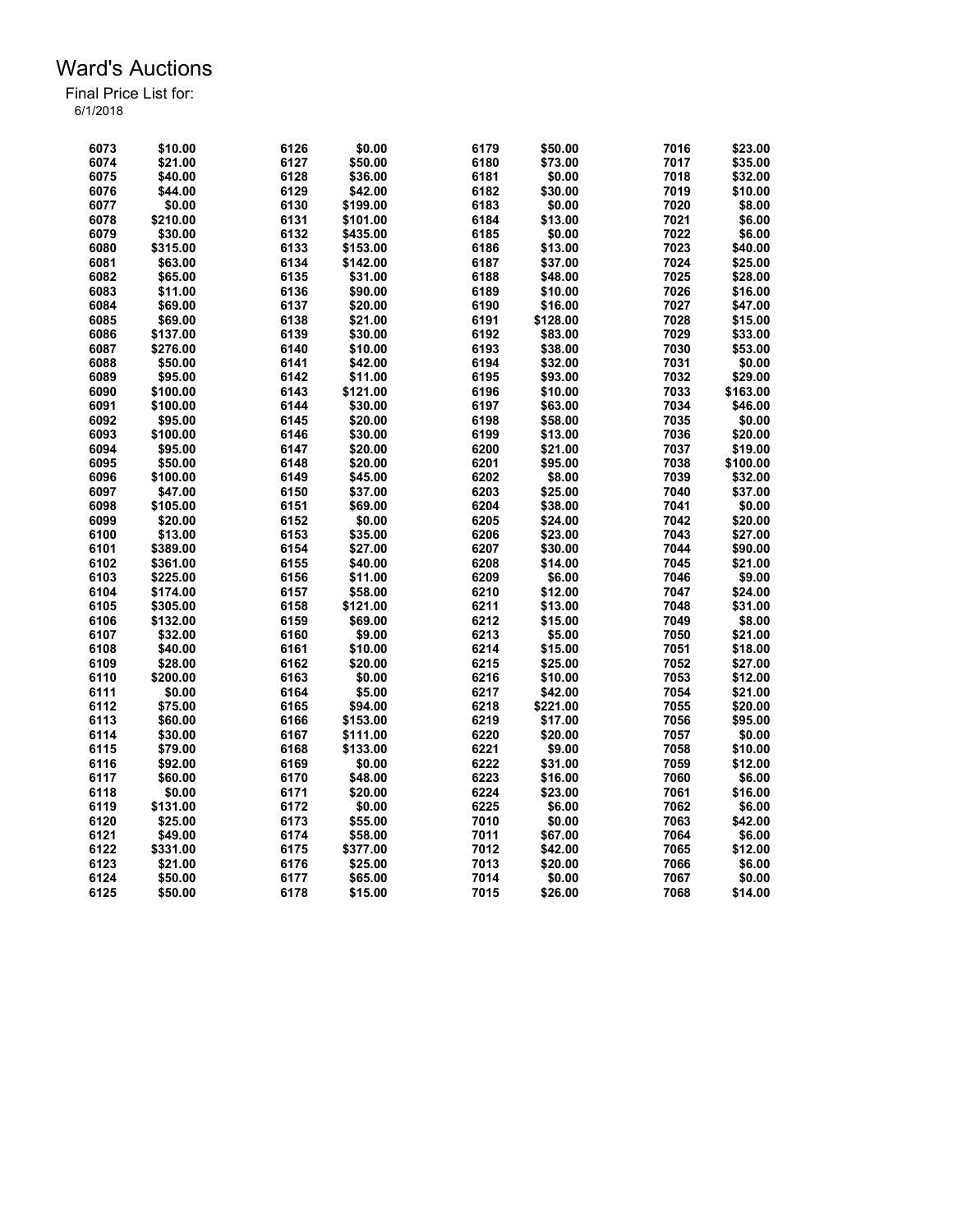| 7069 | \$6.00   | 7122 | \$21.00  | 7175 | \$32.00  | 7228 | \$17.00  |
|------|----------|------|----------|------|----------|------|----------|
| 7070 | \$0.00   | 7123 | \$42.00  | 7176 | \$10.00  | 7229 | \$16.00  |
| 7071 | \$50.00  | 7124 | \$29.00  | 7177 | \$10.00  | 7230 | \$44.00  |
| 7072 | \$41.00  | 7125 | \$0.00   | 7178 | \$0.00   | 7231 | \$25.00  |
| 7073 | \$24.00  | 7126 | \$29.00  | 7179 | \$32.00  | 7232 | \$48.00  |
| 7074 | \$150.00 | 7127 | \$38.00  | 7180 | \$14.00  | 7233 | \$21.00  |
| 7075 | \$48.00  | 7128 | \$8.00   | 7181 | \$42.00  | 7234 | \$40.00  |
| 7076 | \$42.00  | 7129 | \$8.00   | 7182 | \$0.00   | 7235 | \$24.00  |
| 7077 | \$19.00  | 7130 | \$31.00  | 7183 | \$6.00   | 7236 | \$29.00  |
| 7078 | \$38.00  | 7131 | \$105.00 | 7184 | \$21.00  | 7237 | \$10.00  |
| 7079 | \$18.00  | 7132 | \$13.00  | 7185 | \$121.00 | 7238 | \$10.00  |
| 7080 | \$0.00   | 7133 | \$0.00   | 7186 | \$36.00  | 7239 | \$10.00  |
| 7081 | \$25.00  | 7134 | \$4.00   | 7187 | \$19.00  | 7240 | \$10.00  |
| 7082 | \$10.00  | 7135 | \$6.00   | 7188 | \$21.00  | 7241 | \$0.00   |
| 7083 |          | 7136 | \$9.00   |      |          | 7242 |          |
|      | \$8.00   |      |          | 7189 | \$65.00  |      | \$0.00   |
| 7084 | \$119.00 | 7137 | \$0.00   | 7190 | \$4.00   | 7243 | \$11.00  |
| 7085 | \$33.00  | 7138 | \$12.00  | 7191 | \$44.00  | 7244 | \$16.00  |
| 7086 | \$14.00  | 7139 | \$0.00   | 7192 | \$23.00  | 7245 | \$10.00  |
| 7087 | \$35.00  | 7140 | \$77.00  | 7193 | \$7.00   | 7246 | \$0.00   |
| 7088 | \$15.00  | 7141 | \$105.00 | 7194 | \$4.00   | 7247 | \$52.00  |
| 7089 | \$17.00  | 7142 | \$132.00 | 7195 | \$11.00  | 7248 | \$0.00   |
| 7090 | \$20.00  | 7143 | \$100.00 | 7196 | \$79.00  | 7249 | \$10.00  |
| 7091 | \$0.00   | 7144 | \$20.00  | 7197 | \$8.00   | 7250 | \$10.00  |
| 7092 | \$27.00  | 7145 | \$0.00   | 7198 | \$0.00   | 7251 | \$49.00  |
| 7093 | \$41.00  | 7146 | \$21.00  | 7199 | \$5.00   | 7252 | \$33.00  |
| 7094 | \$16.00  | 7147 | \$4.00   | 7200 | \$10.00  | 7253 | \$6.00   |
| 7095 | \$8.00   | 7148 | \$3.00   | 7201 | \$27.00  | 7254 | \$5.00   |
| 7096 | \$32.00  | 7149 | \$21.00  | 7202 | \$174.00 | 7255 | \$0.00   |
| 7097 | \$29.00  | 7150 | \$1.00   | 7203 | \$3.00   | 7256 | \$5.00   |
| 7098 | \$20.00  | 7151 | \$4.00   | 7204 | \$11.00  | 7257 | \$6.00   |
| 7099 | \$79.00  | 7152 | \$1.00   | 7205 | \$9.00   | 7258 | \$9.00   |
| 7100 | \$175.00 | 7153 | \$0.00   | 7206 | \$12.00  | 7259 | \$27.00  |
| 7101 | \$49.00  | 7154 | \$47.00  | 7207 | \$27.00  | 7260 | \$0.00   |
| 7102 | \$0.00   | 7155 | \$0.00   | 7208 | \$35.00  | 7261 | \$12.00  |
| 7103 | \$55.00  | 7156 | \$15.00  | 7209 | \$5.00   | 7262 | \$30.00  |
| 7104 | \$0.00   | 7157 | \$5.00   | 7210 | \$10.00  | 7263 | \$0.00   |
| 7105 | \$4.00   | 7158 | \$25.00  | 7211 | \$0.00   | 7264 | \$44.00  |
| 7106 | \$17.00  | 7159 | \$79.00  | 7212 | \$16.00  | 7265 | \$21.00  |
| 7107 | \$6.00   | 7160 | \$4.00   | 7213 | \$19.00  | 7266 | \$65.00  |
| 7108 | \$126.00 | 7161 | \$25.00  | 7214 | \$8.00   | 7267 | \$12.00  |
| 7109 | \$6.00   | 7162 | \$0.00   | 7215 | \$27.00  | 7268 | \$42.00  |
| 7110 | \$11.00  | 7163 | \$6.00   | 7216 | \$92.00  | 7269 | \$18.00  |
| 7111 | \$9.00   | 7164 | \$23.00  | 7217 | \$101.00 | 7270 | \$147.00 |
|      |          |      |          |      |          |      |          |
| 7112 | \$7.00   | 7165 | \$0.00   | 7218 | \$0.00   | 7271 | \$147.00 |
| 7113 | \$0.00   | 7166 | \$25.00  | 7219 | \$3.00   | 7272 | \$58.00  |
| 7114 | \$6.00   | 7167 | \$0.00   | 7220 | \$3.00   | 7273 | \$15.00  |
| 7115 | \$46.00  | 7168 | \$11.00  | 7221 | \$37.00  | 7274 | \$6.00   |
| 7116 | \$23.00  | 7169 | \$3.00   | 7222 | \$69.00  | 7275 | \$7.00   |
| 7117 | \$48.00  | 7170 | \$24.00  | 7223 | \$11.00  | 7276 | \$19.00  |
| 7118 | \$15.00  | 7171 | \$15.00  | 7224 | \$5.00   | 7277 | \$6.00   |
| 7119 | \$0.00   | 7172 | \$11.00  | 7225 | \$84.00  | 7278 | \$17.00  |
| 7120 | \$0.00   | 7173 | \$0.00   | 7226 | \$69.00  | 7279 | \$15.00  |
| 7121 | \$37.00  | 7174 | \$37.00  | 7227 | \$5.00   | 8009 | \$0.00   |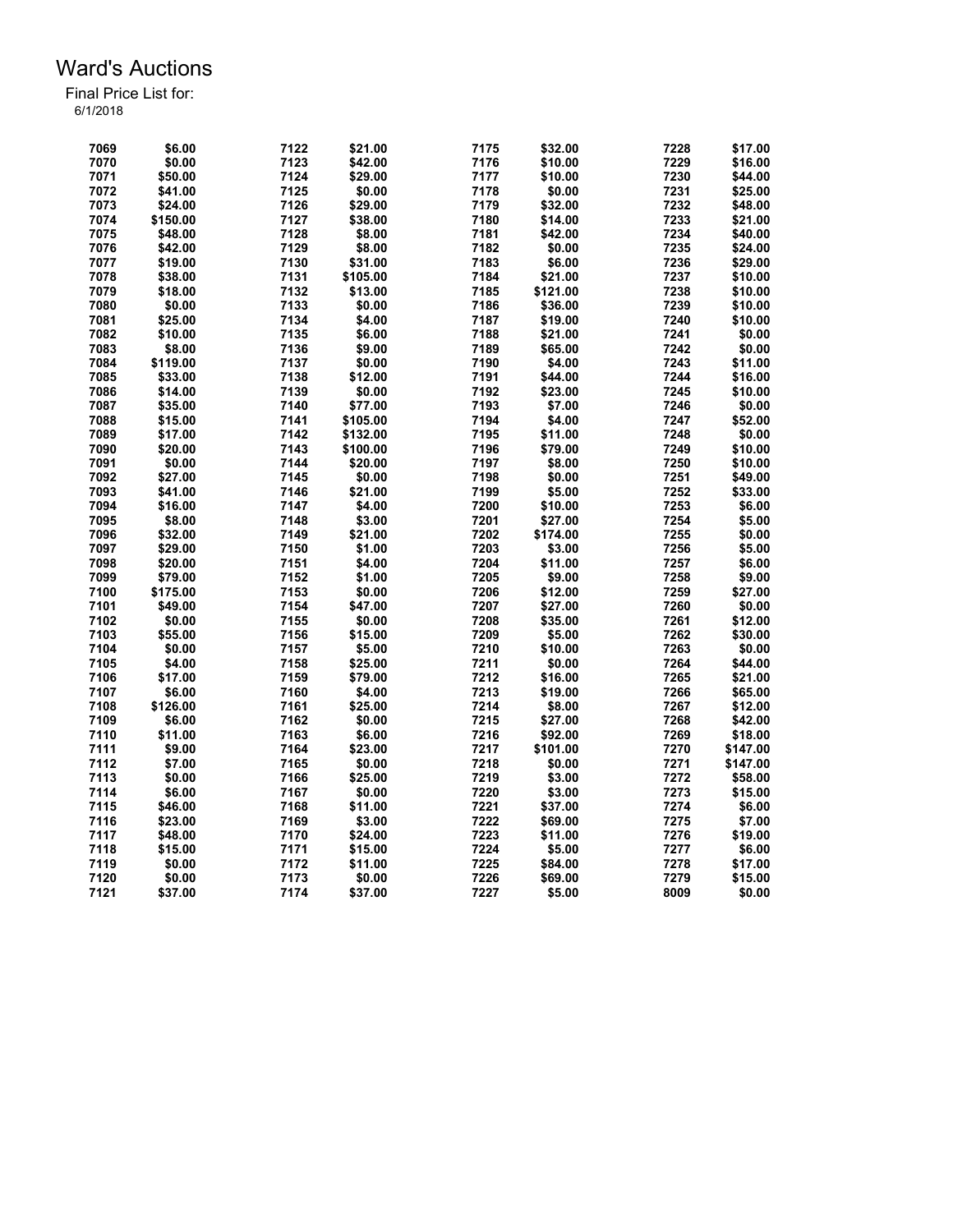| 8010 | \$9.000.00 | 8063 | \$219.00   | 8116 | \$116.00   | 8169 | \$212.00 |
|------|------------|------|------------|------|------------|------|----------|
| 8011 | \$8,085.00 | 8064 | \$184.00   | 8117 | \$32.00    | 8170 | \$11.00  |
| 8012 | \$6,090.00 | 8065 | \$447.00   | 8118 | \$500.00   | 8171 | \$27.00  |
| 8013 | \$8.095.00 | 8066 | \$1.638.00 | 8119 | \$83.00    | 8172 | \$0.00   |
| 8014 | \$2,381.00 | 8067 | \$380.00   | 8120 | \$577.00   | 8173 | \$70.00  |
| 8015 | \$3,255.00 | 8068 | \$140.00   | 8121 | \$164.00   | 8174 | \$210.00 |
| 8016 | \$2,999.00 | 8069 | \$163.00   | 8122 | \$212.00   | 8175 | \$25.00  |
| 8017 | \$4,052.00 | 8070 | \$200.00   | 8123 | \$180.00   | 8176 | \$6.00   |
| 8018 | \$500.00   | 8071 | \$158.00   | 8124 |            | 8177 | \$5.00   |
|      |            |      |            |      | \$1,057.00 |      |          |
| 8019 | \$467.00   | 8072 | \$84.00    | 8125 | \$450.00   | 8178 | \$17.00  |
| 8020 | \$3,675.00 | 8073 | \$178.00   | 8126 | \$0.00     | 8179 | \$7.00   |
| 8021 | \$525.00   | 8074 | \$229.00   | 8127 | \$500.00   | 8180 | \$20.00  |
| 8022 | \$142.00   | 8075 | \$20.00    | 8128 | \$0.00     | 8181 | \$5.00   |
| 8023 | \$142.00   | 8076 | \$16.00    | 8129 | \$118.00   | 8182 | \$3.00   |
| 8024 | \$50.00    | 8077 | \$0.00     | 8130 | \$166.00   | 8183 | \$53.00  |
| 8025 | \$183.00   | 8078 | \$237.00   | 8131 | \$184.00   | 8184 | \$0.00   |
| 8026 | \$50.00    | 8079 | \$464.00   | 8132 | \$17.00    | 8185 | \$15.00  |
| 8027 | \$0.00     | 8080 | \$436.00   | 8133 | \$32.00    | 8186 | \$15.00  |
| 8028 | \$0.00     | 8081 | \$237.00   | 8134 | \$0.00     | 8187 | \$48.00  |
| 8029 | \$91.00    | 8082 | \$315.00   | 8135 | \$111.00   | 8188 | \$15.00  |
| 8030 | \$179.00   | 8083 | \$672.00   | 8136 | \$221.00   | 8189 | \$15.00  |
| 8031 | \$184.00   | 8084 | \$315.00   | 8137 | \$66.00    | 8190 | \$6.00   |
| 8032 | \$0.00     | 8085 | \$268.00   | 8138 | \$303.00   | 8191 | \$0.00   |
| 8033 | \$125.00   | 8086 | \$100.00   | 8139 | \$42.00    | 8192 | \$39.00  |
| 8034 | \$0.00     | 8087 | \$163.00   | 8140 | \$26.00    | 8193 | \$0.00   |
| 8035 | \$105.00   | 8088 | \$133.00   | 8141 | \$0.00     | 8194 | \$48.00  |
| 8036 | \$50.00    | 8089 | \$115.00   | 8142 | \$0.00     | 8195 | \$15.00  |
| 8037 | \$50.00    | 8090 | \$60.00    | 8143 | \$117.00   | 8196 | \$14.00  |
| 8038 | \$0.00     | 8091 | \$54.00    | 8144 | \$104.00   | 8197 | \$3.00   |
| 8039 | \$0.00     | 8092 | \$483.00   | 8145 | \$250.00   | 8198 | \$4.00   |
| 8040 | \$0.00     | 8093 | \$210.00   | 8146 | \$72.00    | 8199 | \$3.00   |
| 8041 | \$201.00   | 8094 | \$0.00     | 8147 | \$42.00    | 8200 | \$9.00   |
| 8042 | \$164.00   | 8095 | \$250.00   | 8148 | \$50.00    | 8201 | \$0.00   |
|      | \$136.00   |      |            |      |            | 8202 |          |
| 8043 |            | 8096 | \$600.00   | 8149 | \$74.00    |      | \$10.00  |
| 8044 | \$101.00   | 8097 | \$216.00   | 8150 | \$21.00    | 8203 | \$54.00  |
| 8045 | \$0.00     | 8098 | \$53.00    | 8151 | \$15.00    | 8204 | \$54.00  |
| 8046 | \$0.00     | 8099 | \$137.00   | 8152 | \$30.00    | 8205 | \$30.00  |
| 8047 | \$24.00    | 8100 | \$78.00    | 8153 | \$20.00    | 8206 | \$28.00  |
| 8048 | \$10.00    | 8101 | \$210.00   | 8154 | \$0.00     | 8207 | \$0.00   |
| 8049 | \$13.00    | 8102 | \$61.00    | 8155 | \$48.00    | 8208 | \$0.00   |
| 8050 | \$0.00     | 8103 | \$70.00    | 8156 | \$15.00    | 8209 | \$17.00  |
| 8051 | \$16.00    | 8104 | \$95.00    | 8157 | \$15.00    | 8210 | \$557.00 |
| 8052 | \$0.00     | 8105 | \$88.00    | 8158 | \$41.00    | 8211 | \$70.00  |
| 8053 | \$16.00    | 8106 | \$48.00    | 8159 | \$0.00     | 8212 | \$4.00   |
| 8054 | \$11.00    | 8107 | \$34.00    | 8160 | \$6.00     | 8213 | \$28.00  |
| 8055 | \$18.00    | 8108 | \$234.00   | 8161 | \$30.00    | 8214 | \$53.00  |
| 8056 | \$17.00    | 8109 | \$100.00   | 8162 | \$475.00   | 8215 | \$5.00   |
| 8057 | \$16.00    | 8110 | \$428.00   | 8163 | \$247.00   | 8216 | \$41.00  |
| 8058 | \$11.00    | 8111 | \$61.00    | 8164 | \$132.00   | 8217 | \$263.00 |
| 8059 | \$8.00     | 8112 | \$105.00   | 8165 | \$35.00    | 8218 | \$2.00   |
| 8060 | \$895.00   | 8113 | \$500.00   | 8166 | \$30.00    | 8219 | \$1.00   |
| 8061 | \$878.00   | 8114 | \$25.00    | 8167 | \$73.00    | 8220 | \$148.00 |
| 8062 | \$641.00   | 8115 | \$50.00    | 8168 | \$40.00    | 8221 | \$10.00  |
|      |            |      |            |      |            |      |          |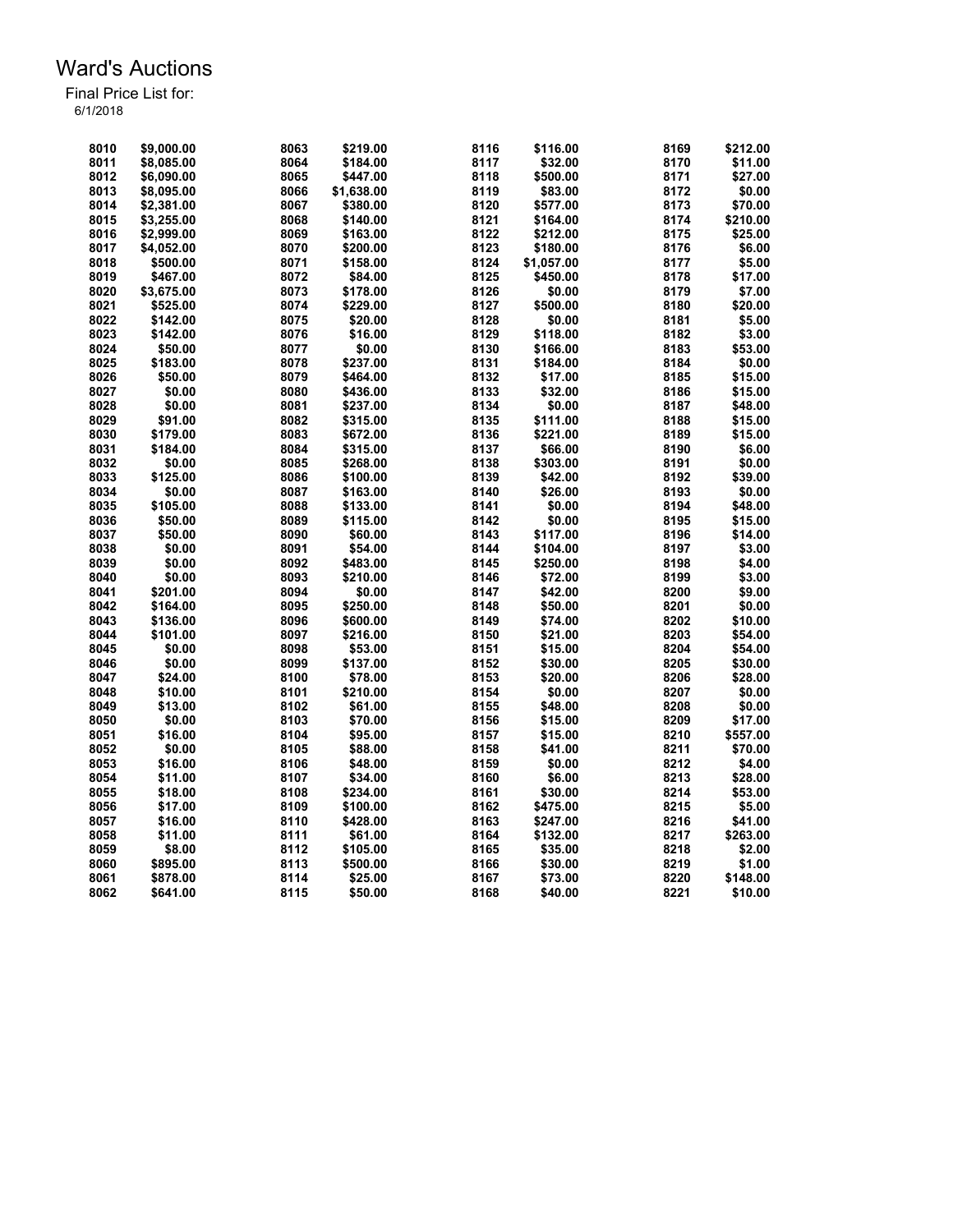| 8222 | \$5.00   | 8275         | \$36.00  | 9026 | \$34.00  | 9079 | \$14.00  |
|------|----------|--------------|----------|------|----------|------|----------|
| 8223 | \$5.00   | 8276         | \$70.00  | 9027 | \$26.00  | 9080 | \$8.00   |
| 8224 | \$786.00 | 8277         | \$8.00   | 9028 | \$28.00  | 9081 | \$35.00  |
| 8225 | \$23.00  | 8278         | \$42.00  | 9029 | \$28.00  | 9082 | \$293.00 |
| 8226 | \$58.00  | 8279         | \$51.00  | 9030 | \$28.00  | 9083 | \$48.00  |
| 8227 | \$89.00  | 8280         | \$23.00  | 9031 | \$35.00  | 9084 | \$121.00 |
| 8228 | \$42.00  | 8281         | \$6.00   | 9032 | \$45.00  | 9085 | \$620.00 |
| 8229 | \$117.00 | 8282         | \$10.00  | 9033 | \$36.00  | 9086 | \$85.00  |
| 8230 | \$54.00  | 8283         | \$19.00  | 9034 | \$33.00  | 9087 | \$31.00  |
| 8231 | \$63.00  | 8284         | \$11.00  | 9035 | \$27.00  | 9088 | \$32.00  |
| 8232 | \$29.00  | 8285         | \$39.00  | 9036 | \$45.00  | 9089 | \$132.00 |
| 8233 | \$0.00   | 8286         | \$16.00  | 9037 | \$31.00  | 9090 | \$18.00  |
| 8234 | \$4.00   | 8287         | \$35.00  | 9038 | \$25.00  | 9091 | \$26.00  |
| 8235 | \$20.00  | 8288         | \$0.00   | 9039 | \$35.00  | 9092 | \$35.00  |
| 8236 | \$383.00 | 8289         | \$5.00   | 9040 | \$32.00  | 9093 | \$11.00  |
| 8237 | \$628.00 | 8290         | \$21.00  | 9041 | \$23.00  | 9094 | \$30.00  |
| 8238 | \$576.00 | 8291         | \$12.00  | 9042 | \$35.00  | 9095 | \$63.00  |
| 8239 | \$163.00 | 8292         | \$42.00  | 9043 | \$32.00  | 9096 | \$32.00  |
| 8240 | \$221.00 | 8293         | \$17.00  | 9044 | \$69.00  | 9097 | \$29.00  |
| 8241 |          |              | \$5.00   | 9045 |          | 9098 | \$29.00  |
|      | \$70.00  | 8294<br>8295 |          |      | \$583.00 |      |          |
| 8242 | \$75.00  |              | \$5.00   | 9046 | \$60.00  | 9099 | \$21.00  |
| 8243 | \$50.00  | 8296         | \$9.00   | 9047 | \$45.00  | 9100 | \$39.00  |
| 8244 | \$0.00   | 8297         | \$10.00  | 9048 | \$40.00  | 9101 | \$12.00  |
| 8245 | \$10.00  | 8298         | \$23.00  | 9049 | \$38.00  | 9102 | \$10.00  |
| 8246 | \$0.00   | 8299         | \$10.00  | 9050 | \$32.00  | 9103 | \$167.00 |
| 8247 | \$10.00  | 8300         | \$47.00  | 9051 | \$37.00  | 9104 | \$185.00 |
| 8248 | \$0.00   | 8301         | \$3.00   | 9052 | \$87.00  | 9105 | \$150.00 |
| 8249 | \$42.00  | 8302         | \$21.00  | 9053 | \$24.00  | 9106 | \$95.00  |
| 8250 | \$5.00   | 8303         | \$27.00  | 9054 | \$21.00  | 9107 | \$184.00 |
| 8251 | \$0.00   | 8304         | \$6.00   | 9055 | \$15.00  | 9108 | \$7.00   |
| 8252 | \$5.00   | 8305         | \$21.00  | 9056 | \$40.00  | 9109 | \$21.00  |
| 8253 | \$0.00   | 8306         | \$19.00  | 9057 | \$24.00  | 9110 | \$0.00   |
| 8254 | \$522.00 | 8307         | \$8.00   | 9058 | \$18.00  | 9111 | \$16.00  |
| 8255 | \$0.00   | 8308         | \$5.00   | 9059 | \$22.00  | 9112 | \$42.00  |
| 8256 | \$20.00  | 8309         | \$18.00  | 9060 | \$11.00  | 9113 | \$1.00   |
| 8257 | \$0.00   | 8310         | \$7.00   | 9061 | \$28.00  | 9114 | \$12.00  |
| 8258 | \$37.00  | 8311         | \$11.00  | 9062 | \$17.00  | 9115 | \$11.00  |
| 8259 | \$12.00  | 9010         | \$98.00  | 9063 | \$27.00  | 9116 | \$13.00  |
| 8260 | \$21.00  | 9011         | \$20.00  | 9064 | \$40.00  | 9117 | \$8.00   |
| 8261 | \$46.00  | 9012         | \$48.00  | 9065 | \$21.00  | 9118 | \$38.00  |
| 8262 | \$32.00  | 9013         | \$67.00  | 9066 | \$0.00   | 9119 | \$5.00   |
| 8263 | \$11.00  | 9014         | \$12.00  | 9067 | \$128.00 | 9120 | \$9.00   |
| 8264 | \$10.00  | 9015         | \$74.00  | 9068 | \$16.00  | 9121 | \$13.00  |
| 8265 | \$11.00  | 9016         | \$84.00  | 9069 | \$16.00  | 9122 | \$17.00  |
| 8266 | \$29.00  | 9017         | \$32.00  | 9070 | \$71.00  | 9123 | \$0.00   |
| 8267 | \$50.00  | 9018         | \$74.00  | 9071 | \$153.00 | 9124 | \$7.00   |
| 8268 | \$0.00   | 9019         | \$76.00  | 9072 | \$37.00  | 9125 | \$11.00  |
| 8269 | \$6.00   | 9020         | \$28.00  | 9073 | \$0.00   | 9126 | \$19.00  |
| 8270 | \$3.00   | 9021         | \$255.00 | 9074 | \$50.00  | 9127 | \$11.00  |
| 8271 | \$37.00  | 9022         | \$317.00 | 9075 | \$15.00  | 9128 | \$13.00  |
| 8272 | \$42.00  | 9023         | \$27.00  | 9076 | \$58.00  | 9129 | \$21.00  |
| 8273 | \$29.00  | 9024         | \$46.00  | 9077 | \$10.00  | 9130 | \$6.00   |
| 8274 | \$18.00  | 9025         | \$89.00  | 9078 | \$12.00  | 9131 | \$8.00   |
|      |          |              |          |      |          |      |          |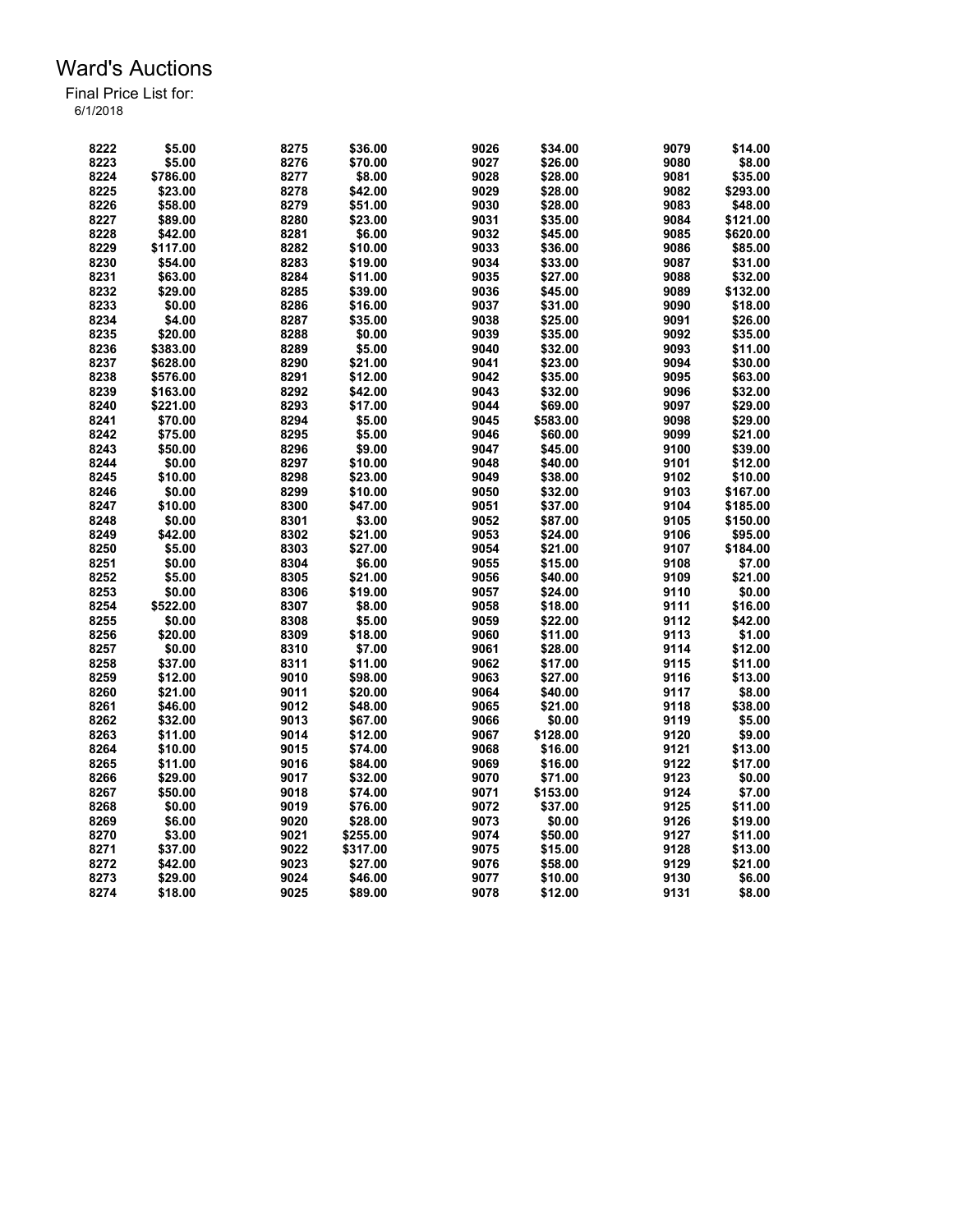| 9132 | \$5.00     | 9185 | \$0.00  | 9238 | \$14.00  | 9291 | \$5.00   |
|------|------------|------|---------|------|----------|------|----------|
|      |            |      |         |      |          |      |          |
| 9133 | \$6.00     | 9186 | \$0.00  | 9239 | \$32.00  | 9292 | \$39.00  |
| 9134 | \$19.00    | 9187 | \$67.00 | 9240 | \$21.00  | 9293 | \$13.00  |
| 9135 | \$6.00     | 9188 | \$0.00  | 9241 | \$0.00   | 9294 | \$5.00   |
| 9136 | \$8.00     | 9189 | \$27.00 | 9242 | \$0.00   | 9295 | \$35.00  |
| 9137 | \$12.00    | 9190 | \$23.00 | 9243 | \$422.00 | 9296 | \$27.00  |
| 9138 | \$7.00     | 9191 | \$17.00 | 9244 | \$72.00  | 9297 | \$9.00   |
| 9139 | \$1.00     | 9192 | \$26.00 | 9245 | \$55.00  | 9298 | \$5.00   |
| 9140 | \$5.00     | 9193 | \$21.00 | 9246 | \$92.00  | 9299 | \$17.00  |
| 9141 | \$1.00     | 9194 | \$8.00  | 9247 | \$13.00  | 9300 | \$20.00  |
| 9142 | \$3.00     | 9195 | \$17.00 | 9248 | \$0.00   | 9301 | \$8.00   |
| 9143 | \$11.00    | 9196 | \$31.00 | 9249 | \$51.00  | 9302 | \$6.00   |
| 9144 | \$7.00     |      |         | 9250 |          | 9303 |          |
|      |            | 9197 | \$12.00 |      | \$15.00  |      | \$16.00  |
| 9145 | \$7.00     | 9198 | \$30.00 | 9251 | \$79.00  | 9304 | \$10.00  |
| 9146 | \$0.00     | 9199 | \$11.00 | 9252 | \$7.00   | 9305 | \$0.00   |
| 9147 | \$34.00    | 9200 | \$19.00 | 9253 | \$5.00   | 9306 | \$25.00  |
| 9148 | \$17.00    | 9201 | \$54.00 | 9254 | \$14.00  | 9307 | \$7.00   |
| 9149 | \$16.00    | 9202 | \$18.00 | 9255 | \$0.00   | 9308 | \$5.00   |
| 9150 | \$950.00   | 9203 | \$31.00 | 9256 | \$33.00  | 9309 | \$9.00   |
| 9151 | \$263.00   | 9204 | \$9.00  | 9257 | \$93.00  | 9310 | \$63.00  |
| 9152 | \$9.00     | 9205 | \$8.00  | 9258 | \$100.00 | 9311 | \$32.00  |
| 9153 | \$11.00    | 9206 | \$32.00 | 9259 | \$15.00  | 9312 | \$30.00  |
| 9154 | \$147.00   | 9207 | \$67.00 | 9260 | \$15.00  | 9313 | \$12.00  |
| 9155 | \$6.00     | 9208 | \$0.00  | 9261 | \$5.00   | 9314 | \$20.00  |
| 9156 | \$4.00     | 9209 | \$16.00 | 9262 | \$11.00  | 9315 | \$37.00  |
|      |            |      |         |      |          |      |          |
| 9157 | \$3.00     | 9210 | \$16.00 | 9263 | \$0.00   | 9316 | \$16.00  |
| 9158 | \$4.00     | 9211 | \$27.00 | 9264 | \$31.00  | 9317 | \$15.00  |
| 9159 | \$5.00     | 9212 | \$21.00 | 9265 | \$5.00   | 9318 | \$16.00  |
| 9160 | \$2,381.00 | 9213 | \$16.00 | 9266 | \$11.00  | 9319 | \$5.00   |
| 9161 | \$67.00    | 9214 | \$18.00 | 9267 | \$0.00   | 9320 | \$16.00  |
| 9162 | \$58.00    | 9215 | \$32.00 | 9268 | \$25.00  | 9321 | \$9.00   |
| 9163 | \$40.00    | 9216 | \$25.00 | 9269 | \$20.00  | 9322 | \$24.00  |
| 9164 | \$95.00    | 9217 | \$29.00 | 9270 | \$32.00  | 9323 | \$40.00  |
| 9165 | \$21.00    | 9218 | \$9.00  | 9271 | \$116.00 | 9324 | \$35.00  |
| 9166 | \$32.00    | 9219 | \$23.00 | 9272 | \$10.00  | 9325 | \$5.00   |
| 9167 | \$13.00    | 9220 | \$19.00 | 9273 | \$19.00  | 9326 | \$9.00   |
| 9168 | \$36.00    | 9221 | \$9.00  | 9274 | \$10.00  | 9327 | \$23.00  |
| 9169 | \$16.00    | 9222 | \$12.00 | 9275 | \$41.00  | 9328 | \$84.00  |
| 9170 | \$14.00    | 9223 | \$9.00  | 9276 | \$18.00  | 9329 | \$0.00   |
| 9171 | \$39.00    | 9224 | \$17.00 |      |          | 9330 | \$429.00 |
|      |            |      |         | 9277 | \$541.00 |      |          |
| 9172 | \$21.00    | 9225 | \$21.00 | 9278 | \$21.00  | 9331 | \$114.00 |
| 9173 | \$5.00     | 9226 | \$10.00 | 9279 | \$9.00   | 9332 | \$44.00  |
| 9174 | \$57.00    | 9227 | \$21.00 | 9280 | \$20.00  | 9333 | \$95.00  |
| 9175 | \$20.00    | 9228 | \$40.00 | 9281 | \$7.00   | 9334 | \$37.00  |
| 9176 | \$16.00    | 9229 | \$27.00 | 9282 | \$10.00  | 9335 | \$0.00   |
| 9177 | \$17.00    | 9230 | \$12.00 | 9283 | \$9.00   | 9336 | \$32.00  |
| 9178 | \$0.00     | 9231 | \$11.00 | 9284 | \$9.00   | 9337 | \$30.00  |
| 9179 | \$21.00    | 9232 | \$25.00 | 9285 | \$35.00  | 9338 | \$32.00  |
| 9180 | \$19.00    | 9233 | \$17.00 | 9286 | \$7.00   | 9339 | \$32.00  |
| 9181 | \$17.00    | 9234 | \$11.00 | 9287 | \$5.00   | 9340 | \$6.00   |
| 9182 | \$0.00     | 9235 | \$53.00 | 9288 | \$16.00  | 9341 | \$9.00   |
| 9183 | \$32.00    | 9236 | \$0.00  | 9289 | \$5.00   | 9342 | \$3.00   |
| 9184 | \$59.00    | 9237 | \$10.00 | 9290 | \$11.00  | 9343 | \$13.00  |
|      |            |      |         |      |          |      |          |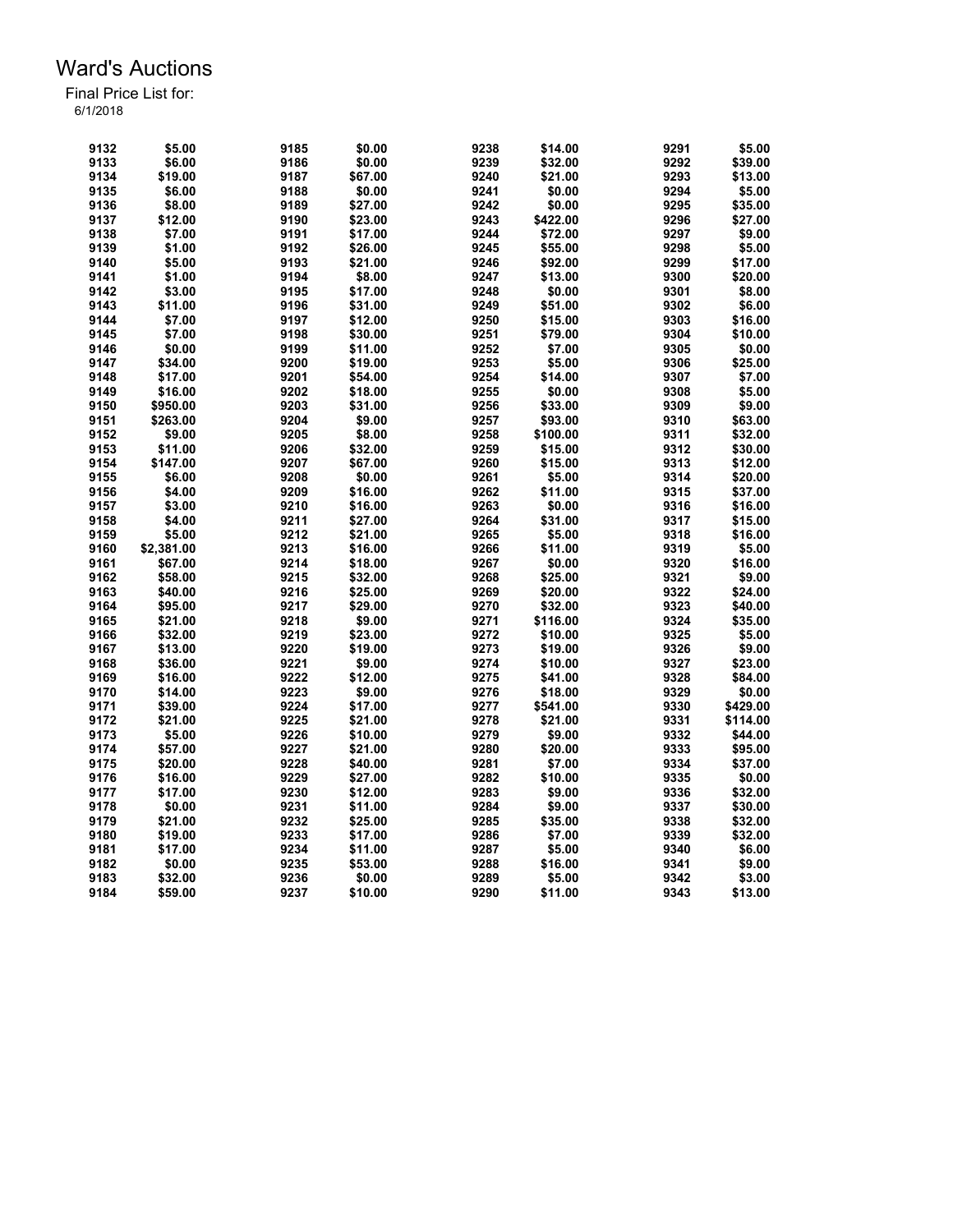| 9344 | \$11.00  | 9397 | \$0.00   | 9450 | \$132.00 | 9503 | \$10.00  |
|------|----------|------|----------|------|----------|------|----------|
| 9345 | \$22.00  | 9398 | \$8.00   | 9451 | \$177.00 | 9504 | \$29.00  |
| 9346 | \$3.00   | 9399 | \$11.00  | 9452 | \$68.00  | 9505 | \$0.00   |
| 9347 | \$12.00  | 9400 | \$74.00  | 9453 | \$150.00 | 9506 | \$0.00   |
| 9348 | \$6.00   | 9401 | \$0.00   | 9454 | \$0.00   | 9507 | \$48.00  |
| 9349 | \$3.00   | 9402 | \$35.00  | 9455 | \$200.00 | 9508 | \$37.00  |
| 9350 | \$0.00   | 9403 | \$0.00   | 9456 | \$125.00 | 9509 | \$24.00  |
| 9351 | \$42.00  | 9404 | \$0.00   | 9457 | \$65.00  | 9510 | \$0.00   |
| 9352 | \$19.00  | 9405 | \$150.00 | 9458 | \$144.00 | 9511 | \$0.00   |
| 9353 | \$3.00   | 9406 | \$106.00 | 9459 | \$321.00 | 9512 | \$50.00  |
| 9354 | \$13.00  | 9407 | \$54.00  | 9460 | \$93.00  | 9513 | \$7.00   |
| 9355 | \$16.00  | 9408 | \$42.00  | 9461 | \$27.00  | 9514 | \$3.00   |
| 9356 | \$10.00  | 9409 | \$19.00  | 9462 | \$79.00  | 9515 | \$21.00  |
| 9357 | \$0.00   | 9410 | \$16.00  | 9463 | \$116.00 | 9516 | \$47.00  |
| 9358 | \$38.00  | 9411 | \$14.00  | 9464 | \$189.00 | 9517 | \$5.00   |
| 9359 | \$13.00  | 9412 | \$42.00  | 9465 | \$121.00 | 9518 | \$27.00  |
| 9360 | \$5.00   | 9413 | \$15.00  | 9466 | \$15.00  | 9519 | \$24.00  |
|      |          |      |          |      |          | 9520 |          |
| 9361 | \$207.00 | 9414 | \$75.00  | 9467 | \$25.00  |      | \$21.00  |
| 9362 | \$31.00  | 9415 | \$79.00  | 9468 | \$53.00  | 9521 | \$21.00  |
| 9363 | \$33.00  | 9416 | \$39.00  | 9469 | \$16.00  | 9522 | \$27.00  |
| 9364 | \$75.00  | 9417 | \$447.00 | 9470 | \$26.00  | 9523 | \$11.00  |
| 9365 | \$27.00  | 9418 | \$15.00  | 9471 | \$9.00   | 9524 | \$5.00   |
| 9366 | \$73.00  | 9419 | \$27.00  | 9472 | \$54.00  | 9525 | \$2.00   |
| 9367 | \$27.00  | 9420 | \$25.00  | 9473 | \$67.00  | 9526 | \$35.00  |
| 9368 | \$0.00   | 9421 | \$42.00  | 9474 | \$0.00   | 9527 | \$33.00  |
| 9369 | \$5.00   | 9422 | \$8.00   | 9475 | \$24.00  | 9528 | \$5.00   |
| 9370 | \$5.00   | 9423 | \$47.00  | 9476 | \$32.00  | 9529 | \$11.00  |
| 9371 | \$0.00   | 9424 | \$6.00   | 9477 | \$32.00  | 9530 | \$33.00  |
| 9372 | \$0.00   | 9425 | \$304.00 | 9478 | \$7.00   | 9531 | \$13.00  |
| 9373 | \$5.00   | 9426 | \$282.00 | 9479 | \$21.00  | 9532 | \$11.00  |
| 9374 | \$0.00   | 9427 | \$25.00  | 9480 | \$35.00  | 9533 | \$93.00  |
| 9375 | \$5.00   | 9428 | \$50.00  | 9481 | \$17.00  | 9534 | \$0.00   |
| 9376 | \$23.00  | 9429 | \$10.00  | 9482 | \$16.00  | 9535 | \$14.00  |
| 9377 | \$0.00   | 9430 | \$21.00  | 9483 | \$10.00  | 9536 | \$3.00   |
| 9378 | \$0.00   | 9431 | \$24.00  | 9484 | \$5.00   | 9537 | \$0.00   |
| 9379 | \$100.00 | 9432 | \$35.00  | 9485 | \$10.00  | 9538 | \$42.00  |
| 9380 | \$56.00  | 9433 | \$12.00  | 9486 | \$5.00   | 9539 | \$0.00   |
| 9381 | \$20.00  | 9434 | \$24.00  | 9487 | \$4.00   | 9540 | \$23.00  |
| 9382 | \$32.00  | 9435 | \$12.00  | 9488 | \$5.00   | 9541 | \$10.00  |
| 9383 | \$29.00  | 9436 | \$15.00  | 9489 | \$368.00 | 9542 | \$22.00  |
| 9384 | \$24.00  | 9437 | \$25.00  | 9490 | \$28.00  | 9543 | \$23.00  |
| 9385 | \$37.00  | 9438 | \$32.00  | 9491 | \$35.00  | 9544 | \$2.00   |
| 9386 | \$18.00  | 9439 | \$10.00  | 9492 | \$15.00  | 9545 | \$79.00  |
| 9387 | \$14.00  | 9440 | \$13.00  | 9493 | \$5.00   | 9546 | \$510.00 |
| 9388 | \$0.00   | 9441 | \$28.00  | 9494 | \$15.00  | 9547 | \$16.00  |
| 9389 | \$11.00  | 9442 | \$11.00  | 9495 | \$16.00  | 9548 | \$24.00  |
| 9390 | \$25.00  | 9443 | \$35.00  | 9496 | \$5.00   | 9549 | \$37.00  |
| 9391 | \$65.00  | 9444 | \$33.00  | 9497 | \$30.00  | 9550 | \$14.00  |
| 9392 | \$19.00  | 9445 | \$24.00  | 9498 | \$29.00  | 9551 | \$11.00  |
| 9393 | \$0.00   | 9446 | \$0.00   | 9499 | \$54.00  | 9552 | \$58.00  |
| 9394 | \$11.00  | 9447 | \$5.00   | 9500 | \$0.00   | 9553 | \$13.00  |
| 9395 | \$24.00  | 9448 | \$5.00   | 9501 | \$13.00  | 9554 | \$25.00  |
|      |          |      |          |      |          |      |          |
| 9396 | \$21.00  | 9449 | \$17.00  | 9502 | \$13.00  | 9555 | \$5.00   |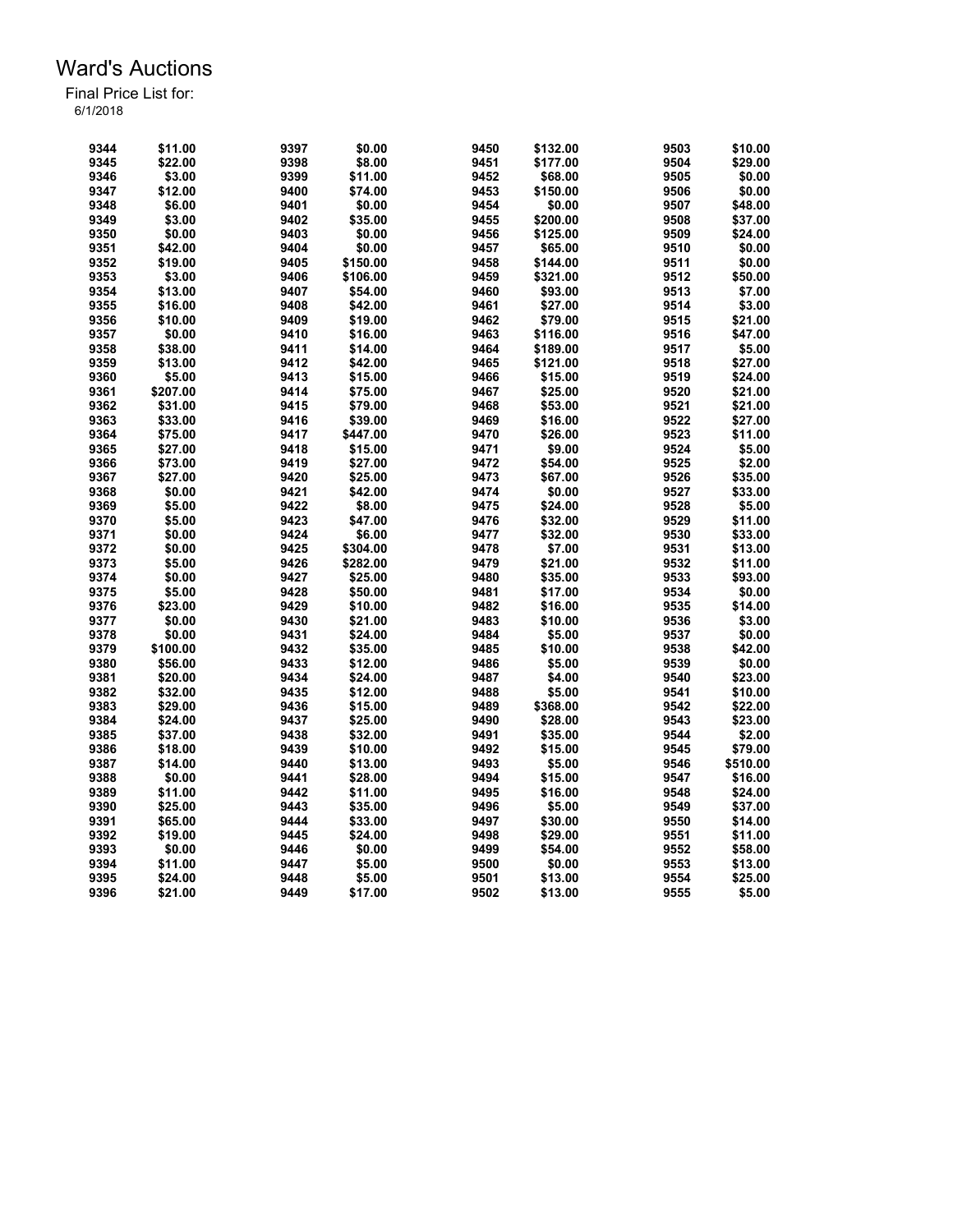| 9556 | \$10.00  | 9609 | \$10.00 | 9662 | \$19.00  | 9715 | \$30.00 |
|------|----------|------|---------|------|----------|------|---------|
| 9557 | \$76.00  | 9610 | \$0.00  | 9663 | \$17.00  | 9716 | \$16.00 |
| 9558 | \$15.00  | 9611 | \$25.00 | 9664 | \$19.00  | 9717 | \$26.00 |
| 9559 | \$5.00   | 9612 | \$8.00  | 9665 | \$12.00  | 9718 | \$1.00  |
| 9560 | \$31.00  | 9613 | \$70.00 | 9666 | \$11.00  | 9719 | \$11.00 |
| 9561 | \$28.00  | 9614 | \$6.00  | 9667 | \$3.00   | 9720 | \$43.00 |
| 9562 | \$23.00  | 9615 | \$13.00 | 9668 | \$7.00   | 9721 | \$39.00 |
| 9563 | \$8.00   | 9616 | \$30.00 | 9669 | \$12.00  | 9722 | \$23.00 |
| 9564 | \$24.00  | 9617 | \$17.00 | 9670 | \$13.00  | 9723 | \$18.00 |
| 9565 | \$11.00  | 9618 | \$10.00 | 9671 | \$11.00  | 9724 | \$42.00 |
| 9566 | \$17.00  | 9619 | \$40.00 | 9672 | \$4.00   | 9725 | \$9.00  |
| 9567 | \$16.00  | 9620 | \$7.00  | 9673 | \$45.00  | 9726 | \$16.00 |
| 9568 | \$3.00   | 9621 | \$9.00  | 9674 | \$16.00  | 9727 | \$42.00 |
| 9569 | \$0.00   | 9622 | \$11.00 | 9675 | \$21.00  | 9728 | \$2.00  |
| 9570 | \$42.00  | 9623 | \$0.00  | 9676 | \$42.00  | 9729 | \$35.00 |
| 9571 | \$174.00 | 9624 | \$20.00 | 9677 | \$4.00   | 9730 | \$15.00 |
| 9572 | \$74.00  | 9625 | \$40.00 | 9678 | \$50.00  | 9731 | \$3.00  |
| 9573 | \$71.00  | 9626 | \$36.00 | 9679 | \$0.00   | 9732 | \$32.00 |
|      | \$37.00  | 9627 |         | 9680 | \$16.00  | 9733 |         |
| 9574 |          |      | \$9.00  |      |          |      | \$34.00 |
| 9575 | \$67.00  | 9628 | \$8.00  | 9681 | \$0.00   | 9734 | \$25.00 |
| 9576 | \$6.00   | 9629 | \$11.00 | 9682 | \$19.00  | 9735 | \$80.00 |
| 9577 | \$3.00   | 9630 | \$11.00 | 9683 | \$158.00 | 9736 | \$1.00  |
| 9578 | \$12.00  | 9631 | \$13.00 | 9684 | \$21.00  | 9737 | \$47.00 |
| 9579 | \$13.00  | 9632 | \$13.00 | 9685 | \$10.00  | 9738 | \$4.00  |
| 9580 | \$8.00   | 9633 | \$6.00  | 9686 | \$8.00   | 9739 | \$17.00 |
| 9581 | \$3.00   | 9634 | \$11.00 | 9687 | \$26.00  | 9740 | \$5.00  |
| 9582 | \$21.00  | 9635 | \$5.00  | 9688 | \$132.00 | 9741 | \$5.00  |
| 9583 | \$6.00   | 9636 | \$9.00  | 9689 | \$90.00  | 9742 | \$27.00 |
| 9584 | \$6.00   | 9637 | \$23.00 | 9690 | \$41.00  | 9743 | \$8.00  |
| 9585 | \$27.00  | 9638 | \$5.00  | 9691 | \$37.00  | 9744 | \$32.00 |
| 9586 | \$10.00  | 9639 | \$27.00 | 9692 | \$62.00  | 9745 | \$37.00 |
| 9587 | \$27.00  | 9640 | \$6.00  | 9693 | \$27.00  | 9746 | \$4.00  |
| 9588 | \$6.00   | 9641 | \$20.00 | 9694 | \$23.00  | 9747 | \$28.00 |
| 9589 | \$7.00   | 9642 | \$8.00  | 9695 | \$48.00  | 9748 | \$32.00 |
| 9590 | \$9.00   | 9643 | \$5.00  | 9696 | \$40.00  | 9749 | \$9.00  |
| 9591 | \$35.00  | 9644 | \$2.00  | 9697 | \$3.00   | 9750 | \$28.00 |
| 9592 | \$13.00  | 9645 | \$13.00 | 9698 | \$77.00  | 9751 | \$66.00 |
| 9593 | \$0.00   | 9646 | \$11.00 | 9699 | \$76.00  | 9752 | \$11.00 |
| 9594 | \$0.00   | 9647 | \$10.00 | 9700 | \$38.00  | 9753 | \$49.00 |
| 9595 | \$39.00  | 9648 | \$10.00 | 9701 | \$16.00  | 9754 | \$37.00 |
| 9596 | \$37.00  | 9649 | \$17.00 | 9702 | \$10.00  | 9755 | \$12.00 |
| 9597 | \$26.00  | 9650 | \$9.00  | 9703 | \$70.00  | 9756 | \$6.00  |
| 9598 | \$16.00  | 9651 | \$12.00 | 9704 | \$13.00  | 9757 | \$0.00  |
| 9599 | \$18.00  | 9652 | \$11.00 | 9705 | \$9.00   | 9758 | \$4.00  |
| 9600 | \$20.00  | 9653 | \$12.00 | 9706 | \$16.00  | 9759 | \$7.00  |
| 9601 | \$6.00   | 9654 | \$40.00 | 9707 | \$8.00   | 9760 | \$2.00  |
| 9602 | \$19.00  | 9655 | \$11.00 | 9708 | \$3.00   | 9761 | \$7.00  |
| 9603 | \$2.00   | 9656 | \$17.00 | 9709 | \$14.00  | 9762 | \$26.00 |
| 9604 | \$6.00   | 9657 | \$16.00 | 9710 | \$4.00   | 9763 | \$2.00  |
| 9605 | \$13.00  | 9658 | \$14.00 | 9711 | \$44.00  | 9764 | \$34.00 |
| 9606 | \$7.00   | 9659 | \$12.00 | 9712 | \$59.00  | 9765 | \$2.00  |
| 9607 | \$7.00   | 9660 | \$21.00 | 9713 | \$51.00  | 9766 | \$66.00 |
| 9608 | \$16.00  | 9661 | \$31.00 | 9714 | \$13.00  | 9767 | \$36.00 |
|      |          |      |         |      |          |      |         |